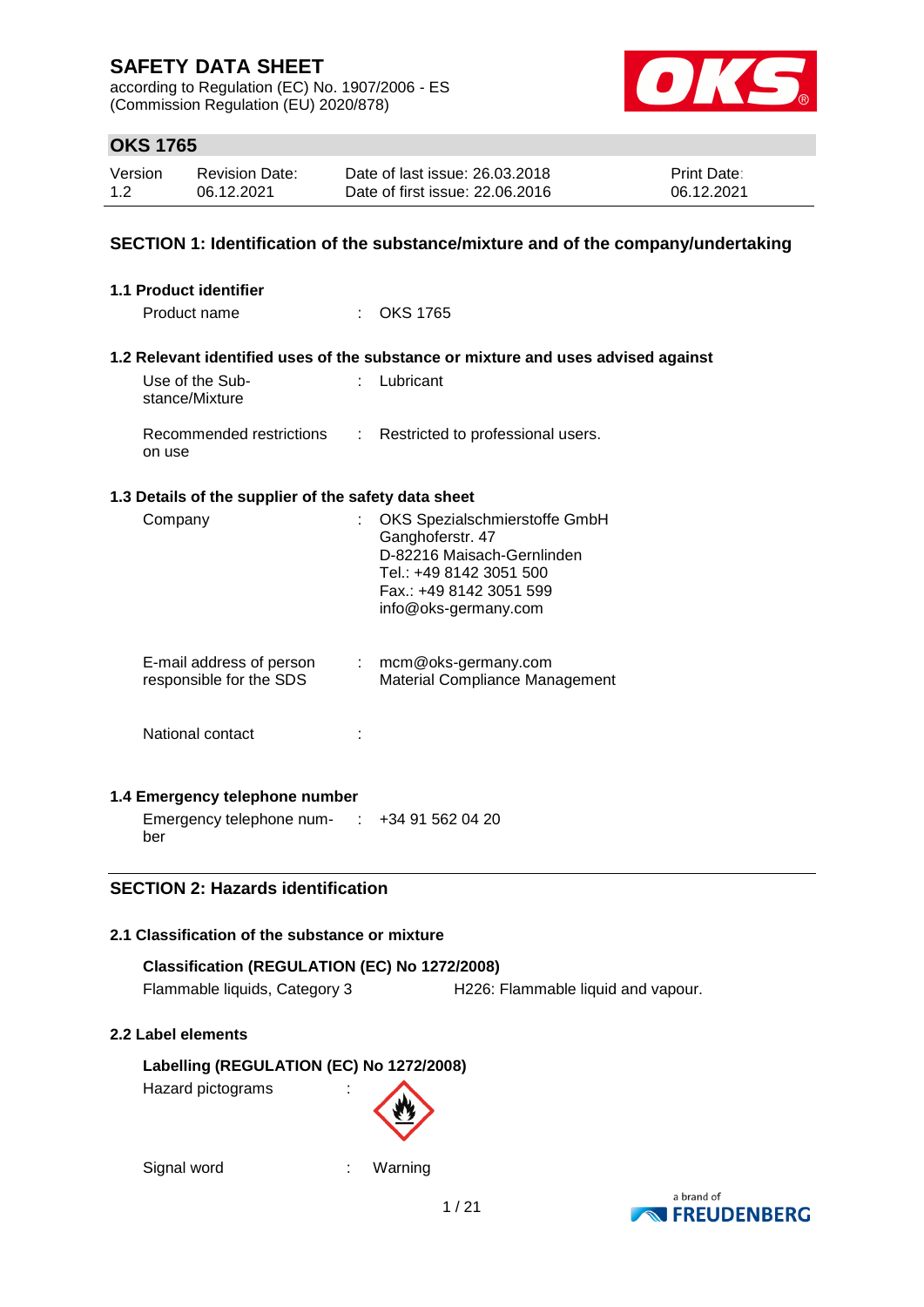according to Regulation (EC) No. 1907/2006 - ES (Commission Regulation (EU) 2020/878)



### **OKS 1765**

| Version<br>1.2 | <b>Revision Date:</b><br>06.12.2021 | Date of last issue: 26.03.2018<br>Date of first issue: 22.06.2016 |                                                                                                      | Print Date:<br>06.12.2021              |
|----------------|-------------------------------------|-------------------------------------------------------------------|------------------------------------------------------------------------------------------------------|----------------------------------------|
|                |                                     |                                                                   |                                                                                                      |                                        |
|                | Hazard statements                   | H <sub>226</sub>                                                  | Flammable liquid and vapour.                                                                         |                                        |
|                | Precautionary statements            | <b>Prevention:</b>                                                |                                                                                                      |                                        |
|                |                                     | P210                                                              | Keep away from heat, hot surfaces, sparks,<br>open flames and other ignition sources. No<br>smoking. |                                        |
|                |                                     | P <sub>233</sub>                                                  | Keep container tightly closed.                                                                       |                                        |
|                |                                     | P <sub>280</sub>                                                  | Wear protective gloves/ protective clothing/<br>eye protection/ face protection.                     |                                        |
|                |                                     | <b>Response:</b>                                                  |                                                                                                      |                                        |
|                |                                     | $P303 + P361 + P353$                                              | ately all contaminated clothing. Rinse skin<br>with water/ shower.                                   | IF ON SKIN (or hair): Take off immedi- |
|                |                                     | P370 + P378                                                       | In case of fire: Use alcohol-resistant foam,<br>carbon dioxide or water mist to extinguish.          |                                        |
|                |                                     | Storage:                                                          |                                                                                                      |                                        |
|                |                                     | P403 + P235                                                       | Store in a well-ventilated place. Keep cool.                                                         |                                        |

#### **2.3 Other hazards**

This substance/mixture contains no components considered to be either persistent, bioaccumulative and toxic (PBT), or very persistent and very bioaccumulative (vPvB) at levels of 0.1% or higher.

Ecological information: The substance/mixture does not contain components considered to have endocrine disrupting properties according to REACH Article 57(f) or Commission Delegated regulation (EU) 2017/2100 or Commission Regulation (EU) 2018/605 at levels of 0.1% or higher.

Toxicological information: The substance/mixture does not contain components considered to have endocrine disrupting properties according to REACH Article 57(f) or Commission Delegated regulation (EU) 2017/2100 or Commission Regulation (EU) 2018/605 at levels of 0.1% or higher.

#### **SECTION 3: Composition/information on ingredients**

#### **3.2 Mixtures**

Chemical nature : Aqueous emulsion Wax

#### **Components**

| Chemical name | CAS-No.                    | Classification    | specific concen- | Concentration |
|---------------|----------------------------|-------------------|------------------|---------------|
|               | EC-No.                     |                   | tration limit    | (% w/w)       |
|               |                            |                   | M-Factor         |               |
|               | Index-No.                  |                   | <b>Notes</b>     |               |
|               | <b>Registration number</b> |                   | Acute toxicity   |               |
|               |                            |                   | estimate         |               |
| propan-2-ol   | 67-63-0                    | Flam. Liq.2; H225 |                  | $>= 1 - < 10$ |
|               | 200-661-7                  | Eye Irrit.2; H319 |                  |               |

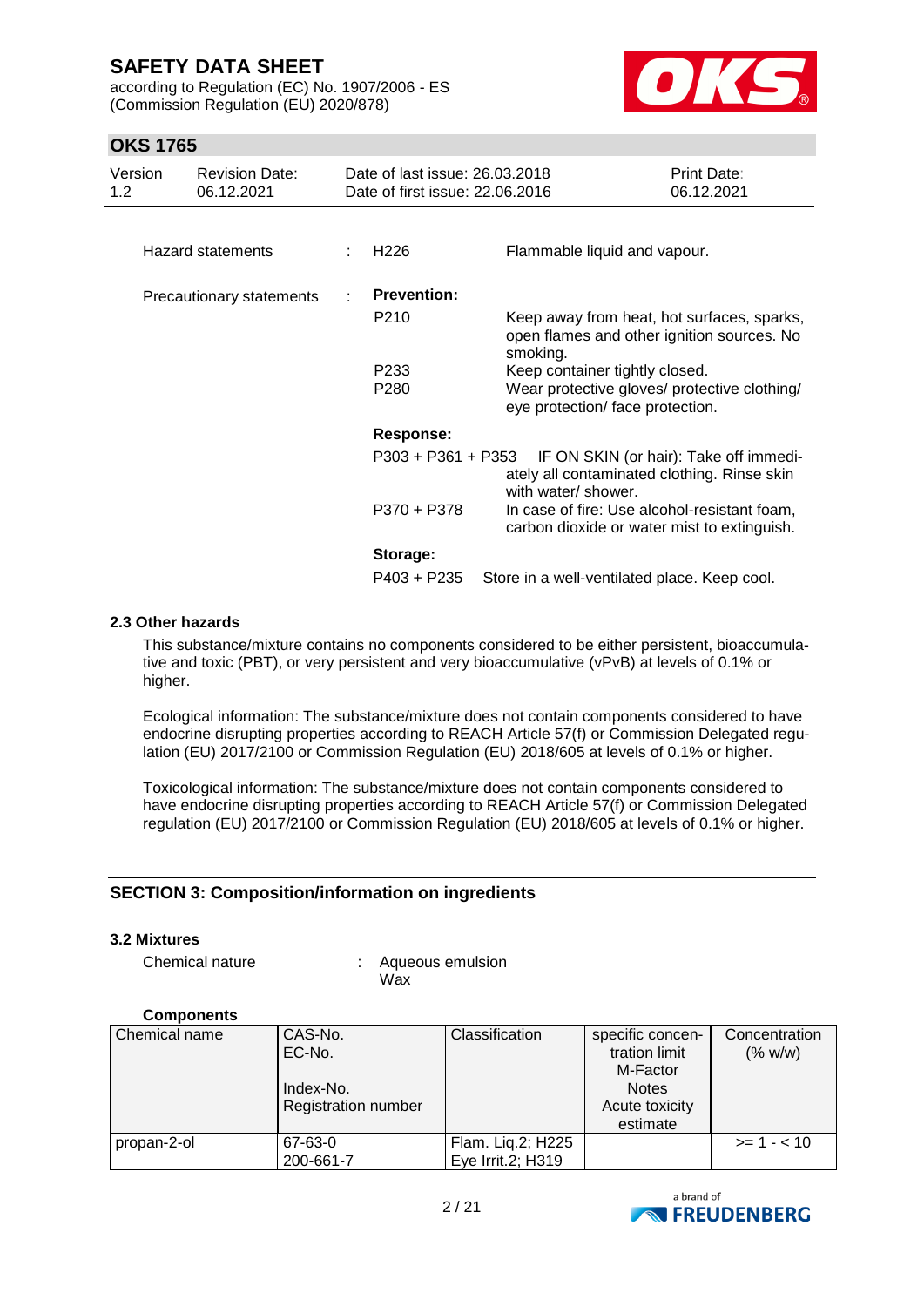according to Regulation (EC) No. 1907/2006 - ES (Commission Regulation (EU) 2020/878)



| <b>OKS 1765</b> |                                     |                            |                                              |                                                                                                                                                                  |                                                                                                                        |                           |
|-----------------|-------------------------------------|----------------------------|----------------------------------------------|------------------------------------------------------------------------------------------------------------------------------------------------------------------|------------------------------------------------------------------------------------------------------------------------|---------------------------|
| Version<br>1.2  | <b>Revision Date:</b><br>06.12.2021 |                            |                                              | Date of last issue: 26.03.2018<br>Date of first issue: 22.06.2016                                                                                                |                                                                                                                        | Print Date:<br>06.12.2021 |
|                 |                                     | XXXX                       | 603-117-00-0<br>02-2119457558-25-            | STOT SE3; H336                                                                                                                                                   |                                                                                                                        |                           |
| phosphoric acid |                                     | 7664-38-2<br>231-633-2     | 015-011-00-6                                 | Skin Corr.1B;<br>H314<br>Eye Dam.1; H318                                                                                                                         | $>= 25 %$<br>Skin Corr.1B,<br>H314<br>$10 - 25%$<br>Skin Irrit.2,<br>H315<br>$10 - 25%$<br>Eye Irrit.2, H319<br>Note B | $>= 1 - 3$                |
| bronopol (INN)  |                                     | $52 - 51 - 7$<br>200-143-0 | 603-085-00-8                                 | Acute Tox.4; H302<br>Acute Tox.4; H312<br>Skin Irrit.2; H315<br>Eye Dam.1; H318<br><b>STOT SE3; H335</b><br>Aquatic Acute1;<br>H400<br>Aquatic Chronic1;<br>H410 | M-Factor: 10/1                                                                                                         | $>= 0,025 - 0,1$          |
|                 |                                     |                            | Substances with a workplace exposure limit : |                                                                                                                                                                  |                                                                                                                        |                           |
|                 | 2,2',2"-nitrilotriethanol           | 102-71-6                   |                                              | Not classified                                                                                                                                                   |                                                                                                                        | $>= 10 - 20$              |

203-049-8 01-2119486482-31- XXXX

For explanation of abbreviations see section 16.

### **SECTION 4: First aid measures**

#### **4.1 Description of first aid measures**

If inhaled : Remove person to fresh air. If signs/symptoms continue, get medical attention. Keep patient warm and at rest. If unconscious, place in recovery position and seek medical advice. Keep respiratory tract clear. If breathing is irregular or stopped, administer artificial respiration.

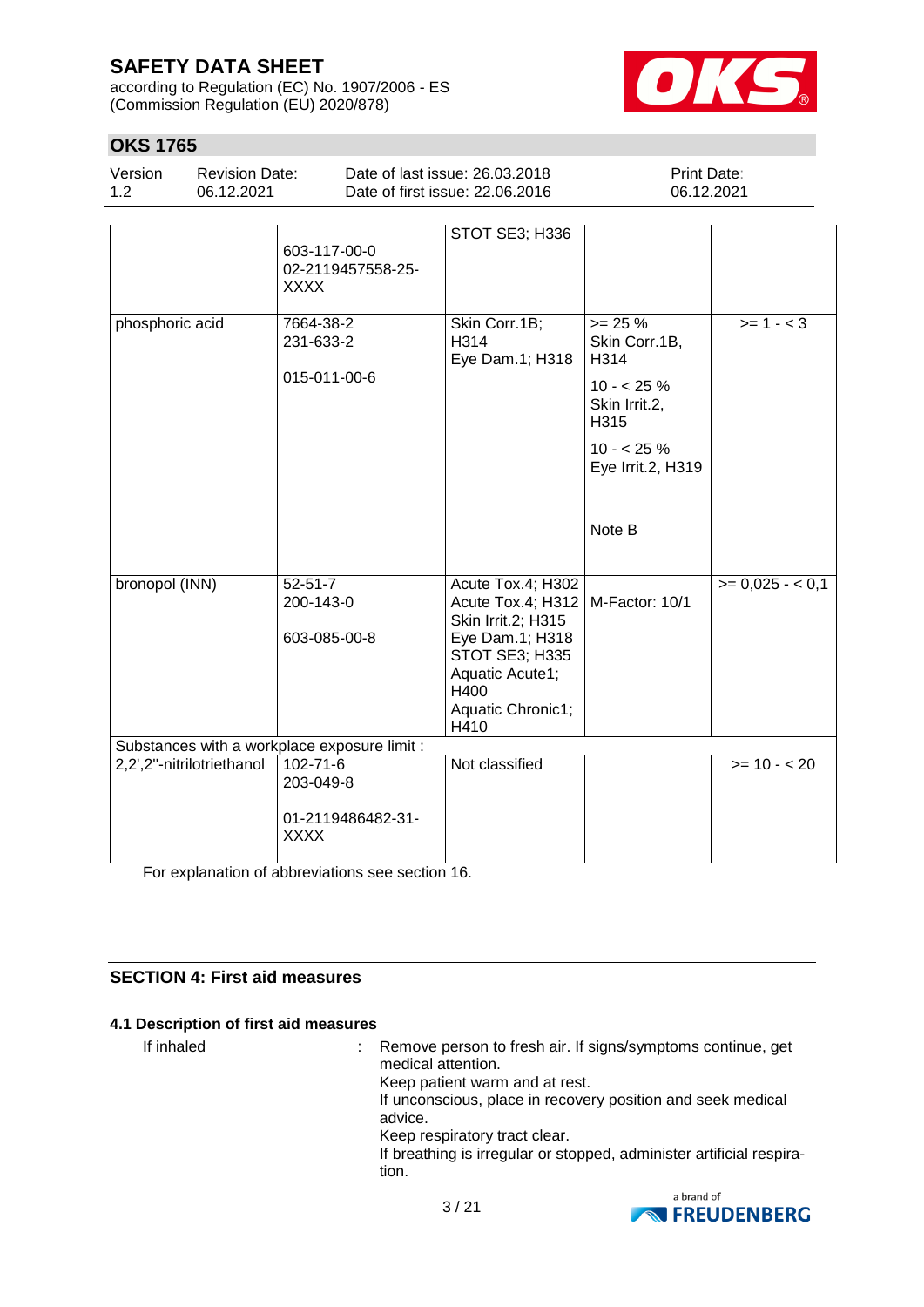according to Regulation (EC) No. 1907/2006 - ES (Commission Regulation (EU) 2020/878)



### **OKS 1765**

| Version<br>1.2 | <b>Revision Date:</b><br>06.12.2021     | Date of last issue: 26,03,2018<br>Date of first issue: 22.06.2016                                                                                                                                                    | Print Date:<br>06.12.2021                                       |
|----------------|-----------------------------------------|----------------------------------------------------------------------------------------------------------------------------------------------------------------------------------------------------------------------|-----------------------------------------------------------------|
|                | In case of skin contact                 | Take off all contaminated clothing immediately.<br>Wash off immediately with soap and plenty of water.<br>persists.<br>Wash clothing before reuse.<br>Thoroughly clean shoes before reuse.                           | Get medical attention immediately if irritation develops and    |
|                | In case of eye contact                  | for at least 10 minutes.<br>Seek medical advice.                                                                                                                                                                     | Rinse immediately with plenty of water, also under the eyelids, |
|                | If swallowed                            | Move the victim to fresh air.<br>advice.<br>Keep respiratory tract clear.<br>Do NOT induce vomiting.<br>Rinse mouth with water.<br>Never give anything by mouth to an unconscious person.                            | If unconscious, place in recovery position and seek medical     |
|                |                                         | 4.2 Most important symptoms and effects, both acute and delayed                                                                                                                                                      |                                                                 |
| Symptoms       |                                         | Inhalation may provoke the following symptoms:<br>Unconsciousness<br><b>Dizziness</b><br><b>Drowsiness</b><br>Headache<br>Nausea<br><b>Tiredness</b><br>Skin contact may provoke the following symptoms:<br>Erythema |                                                                 |
| <b>Risks</b>   |                                         | Can be absorbed through skin.<br>Causes skin irritation.                                                                                                                                                             |                                                                 |
|                |                                         | 4.3 Indication of any immediate medical attention and special treatment needed                                                                                                                                       |                                                                 |
| Treatment      |                                         | Treat symptomatically.                                                                                                                                                                                               |                                                                 |
|                | <b>SECTION 5: Firefighting measures</b> |                                                                                                                                                                                                                      |                                                                 |

#### **5.1 Extinguishing media**

| Suitable extinguishing media      | Use water spray, alcohol-resistant foam, dry chemical or car-<br>bon dioxide. |
|-----------------------------------|-------------------------------------------------------------------------------|
| Unsuitable extinguishing<br>media | : High volume water jet                                                       |

### **5.2 Special hazards arising from the substance or mixture**

Specific hazards during fire- : Do not let product enter drains.

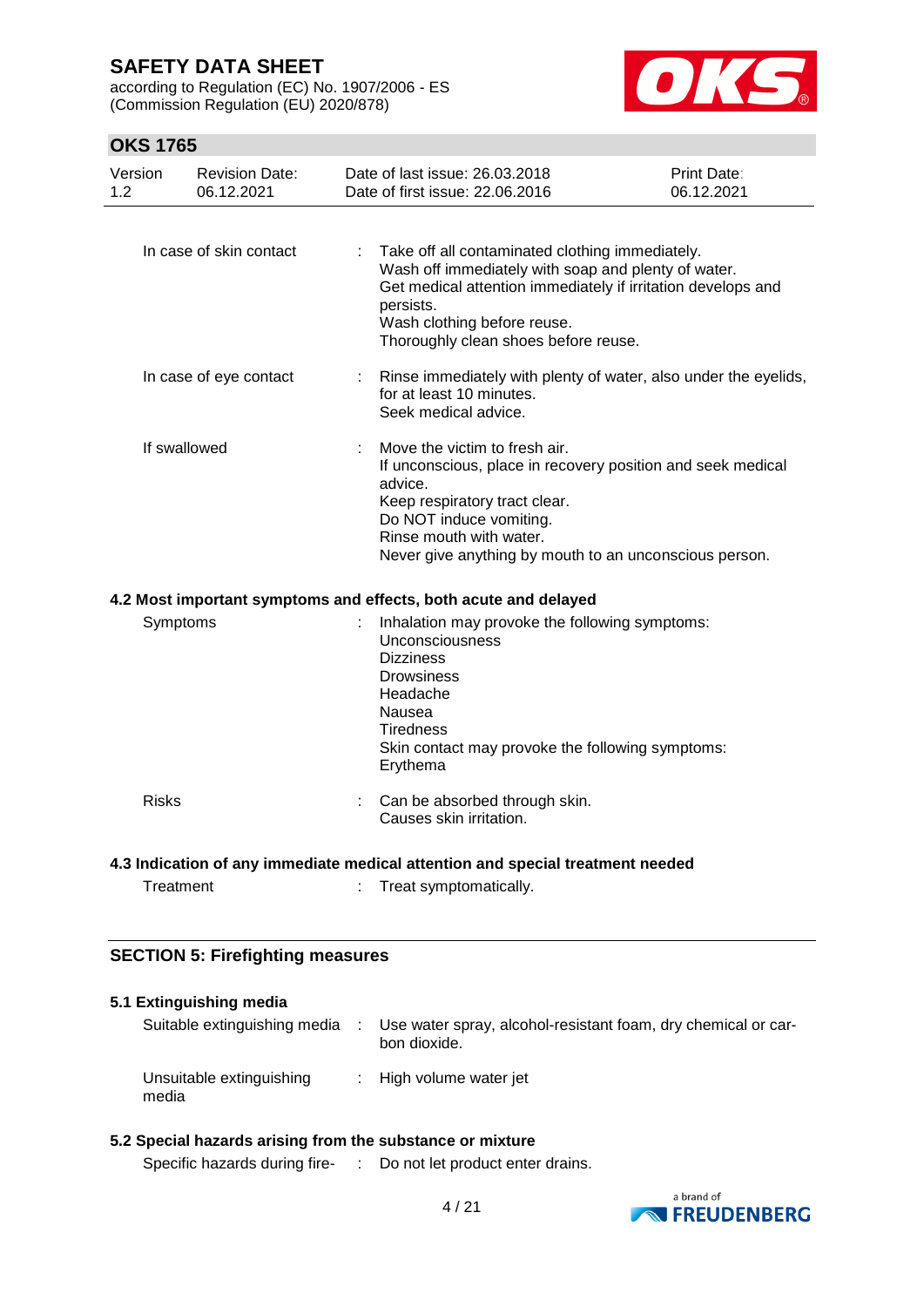according to Regulation (EC) No. 1907/2006 - ES (Commission Regulation (EU) 2020/878)



### **OKS 1765**

| Version<br>1.2 <sub>2</sub> |                  | <b>Revision Date:</b><br>06.12.2021 | Date of last issue: 26,03,2018<br>Date of first issue: 22.06.2016                                                                                                       | <b>Print Date:</b><br>06.12.2021 |
|-----------------------------|------------------|-------------------------------------|-------------------------------------------------------------------------------------------------------------------------------------------------------------------------|----------------------------------|
|                             | fighting         |                                     | Container may explode if heated.<br>Beware of vapours accumulating to form explosive concentra-<br>tions. Vapours can accumulate in low areas.                          |                                  |
|                             | ucts             | Hazardous combustion prod- :        | Carbon oxides<br>Nitrogen oxides (NOx)<br>Oxides of phosphorus                                                                                                          |                                  |
|                             |                  | 5.3 Advice for firefighters         |                                                                                                                                                                         |                                  |
|                             | for firefighters | Special protective equipment :      | In the event of fire, wear self-contained breathing apparatus.<br>Use personal protective equipment. Exposure to decomposi-<br>tion products may be a hazard to health. |                                  |
|                             |                  | Further information                 | Standard procedure for chemical fires.<br>Cool containers/tanks with water spray.                                                                                       |                                  |

### **SECTION 6: Accidental release measures**

#### **6.1 Personal precautions, protective equipment and emergency procedures**

| Personal precautions                 | : Evacuate personnel to safe areas.<br>Use personal protective equipment.<br>Ensure adequate ventilation.<br>Remove all sources of ignition.<br>Do not breathe vapours or spray mist.<br>Refer to protective measures listed in sections 7 and 8. |
|--------------------------------------|---------------------------------------------------------------------------------------------------------------------------------------------------------------------------------------------------------------------------------------------------|
| <b>6.2 Environmental precautions</b> |                                                                                                                                                                                                                                                   |
| Environmental precautions            | Do not allow contact with soil, surface or ground water.<br>Prevent further leakage or spillage if safe to do so.<br>If the product contaminates rivers and lakes or drains inform<br>respective authorities.                                     |

#### **6.3 Methods and material for containment and cleaning up**

| Methods for cleaning up |  | : Contain spillage, and then collect with non-combustible ab-<br>sorbent material, (e.g. sand, earth, diatomaceous earth, ver-<br>miculite) and place in container for disposal according to local<br>/ national regulations (see section 13).<br>Non-sparking tools should be used. |
|-------------------------|--|--------------------------------------------------------------------------------------------------------------------------------------------------------------------------------------------------------------------------------------------------------------------------------------|
|-------------------------|--|--------------------------------------------------------------------------------------------------------------------------------------------------------------------------------------------------------------------------------------------------------------------------------------|

#### **6.4 Reference to other sections**

For personal protection see section 8.

### **SECTION 7: Handling and storage**

**7.1 Precautions for safe handling**

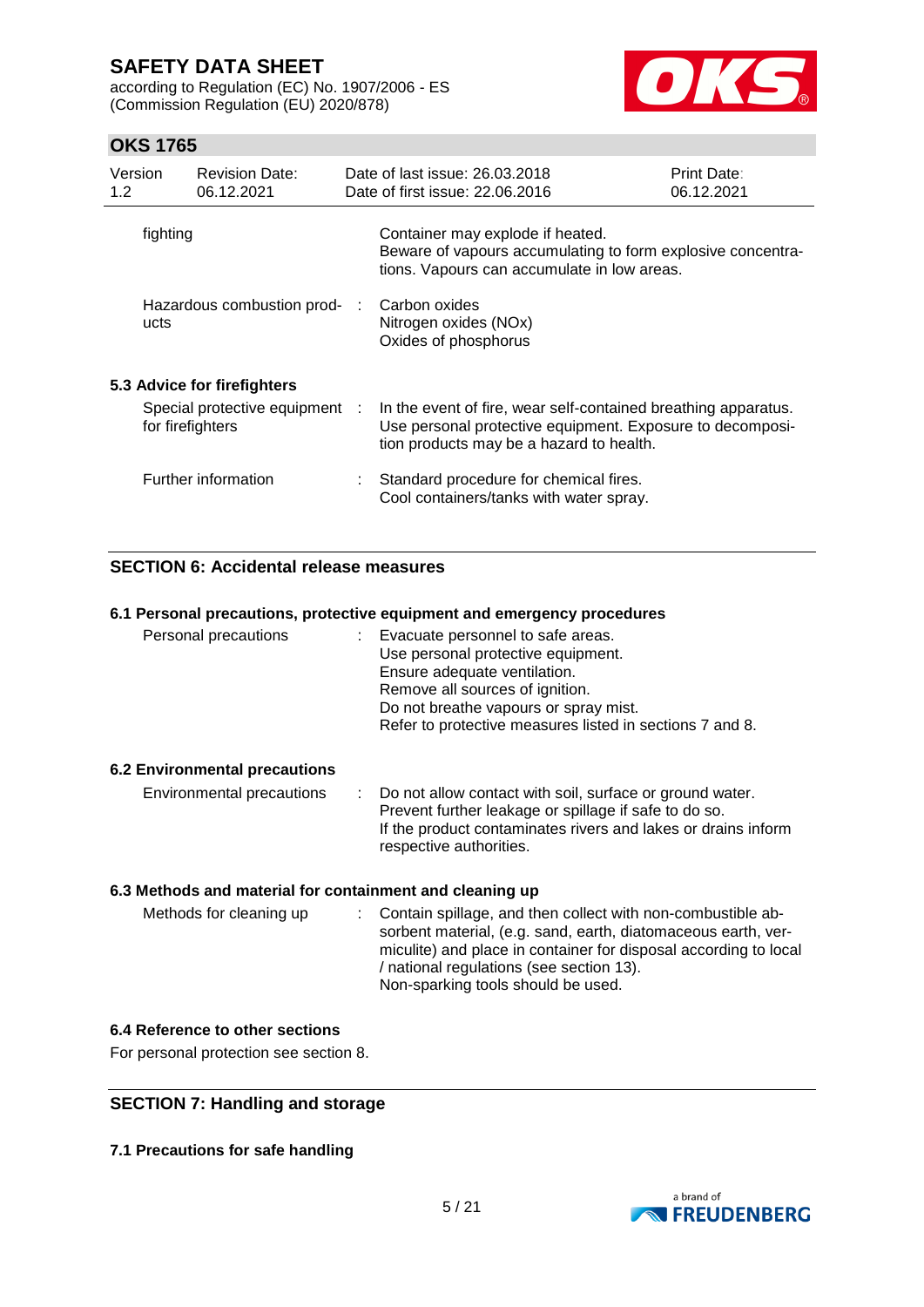according to Regulation (EC) No. 1907/2006 - ES (Commission Regulation (EU) 2020/878)



| Version<br>1.2                                                                                                                                                                                                                                                                                                                                                                                                                                                                                                                                                                                          | <b>Revision Date:</b><br>06.12.2021                |                                                                                    | Date of last issue: 26.03.2018<br>Date of first issue: 22.06.2016                                                                                                                                                                                                                                                                                                                                                                                                                                                                                                                                                                                                                                                                                                        | <b>Print Date:</b><br>06.12.2021                                                                                                                                                                 |
|---------------------------------------------------------------------------------------------------------------------------------------------------------------------------------------------------------------------------------------------------------------------------------------------------------------------------------------------------------------------------------------------------------------------------------------------------------------------------------------------------------------------------------------------------------------------------------------------------------|----------------------------------------------------|------------------------------------------------------------------------------------|--------------------------------------------------------------------------------------------------------------------------------------------------------------------------------------------------------------------------------------------------------------------------------------------------------------------------------------------------------------------------------------------------------------------------------------------------------------------------------------------------------------------------------------------------------------------------------------------------------------------------------------------------------------------------------------------------------------------------------------------------------------------------|--------------------------------------------------------------------------------------------------------------------------------------------------------------------------------------------------|
|                                                                                                                                                                                                                                                                                                                                                                                                                                                                                                                                                                                                         | Advice on safe handling                            | ÷<br>equipment.<br>plication area.<br>Do not ingest.<br>tilated.<br>Do not repack. | Use only in an area containing explosion proof equipment.<br>Do not use in areas without adequate ventilation.<br>Do not breathe vapours or spray mist.<br>In case of insufficient ventilation, wear suitable respiratory<br>Avoid contact with skin and eyes.<br>For personal protection see section 8.<br>Keep away from fire, sparks and heated surfaces.<br>Smoking, eating and drinking should be prohibited in the ap-<br>Wash hands and face before breaks and immediately after<br>handling the product.<br>transfer operations.<br>Do not get in eyes or mouth or on skin.<br>Do not get on skin or clothing.<br>Do not use sparking tools.<br>Do not re-use empty containers.<br>may still contain product residues.<br>Keep container closed when not in use. | Ensure all equipment is electrically grounded before beginning<br>Do not enter areas where used or stored until adequately ven-<br>These safety instructions also apply to empty packaging which |
|                                                                                                                                                                                                                                                                                                                                                                                                                                                                                                                                                                                                         | Advice on protection against<br>fire and explosion | ÷                                                                                  | Keep away from heat and sources of ignition.                                                                                                                                                                                                                                                                                                                                                                                                                                                                                                                                                                                                                                                                                                                             |                                                                                                                                                                                                  |
|                                                                                                                                                                                                                                                                                                                                                                                                                                                                                                                                                                                                         | Hygiene measures                                   | handling.                                                                          | Wash face, hands and any exposed skin thoroughly after                                                                                                                                                                                                                                                                                                                                                                                                                                                                                                                                                                                                                                                                                                                   |                                                                                                                                                                                                  |
| 7.2 Conditions for safe storage, including any incompatibilities<br>Store in original container. Keep container closed when not in<br>Requirements for storage<br>use. Keep in a cool place away from oxidizing agents. Keep in<br>areas and containers<br>a dry, cool and well-ventilated place. Do not store together<br>with oxidizing and self-igniting products. Containers which are<br>opened must be carefully resealed and kept upright to prevent<br>leakage. Store in accordance with the particular national regu-<br>lations. Keep in properly labelled containers.<br>Protect from frost. |                                                    |                                                                                    |                                                                                                                                                                                                                                                                                                                                                                                                                                                                                                                                                                                                                                                                                                                                                                          |                                                                                                                                                                                                  |
|                                                                                                                                                                                                                                                                                                                                                                                                                                                                                                                                                                                                         | 7.3 Specific end use(s)<br>Specific use(s)         |                                                                                    | Specific instructions for handling, not required.                                                                                                                                                                                                                                                                                                                                                                                                                                                                                                                                                                                                                                                                                                                        |                                                                                                                                                                                                  |
|                                                                                                                                                                                                                                                                                                                                                                                                                                                                                                                                                                                                         |                                                    |                                                                                    |                                                                                                                                                                                                                                                                                                                                                                                                                                                                                                                                                                                                                                                                                                                                                                          |                                                                                                                                                                                                  |

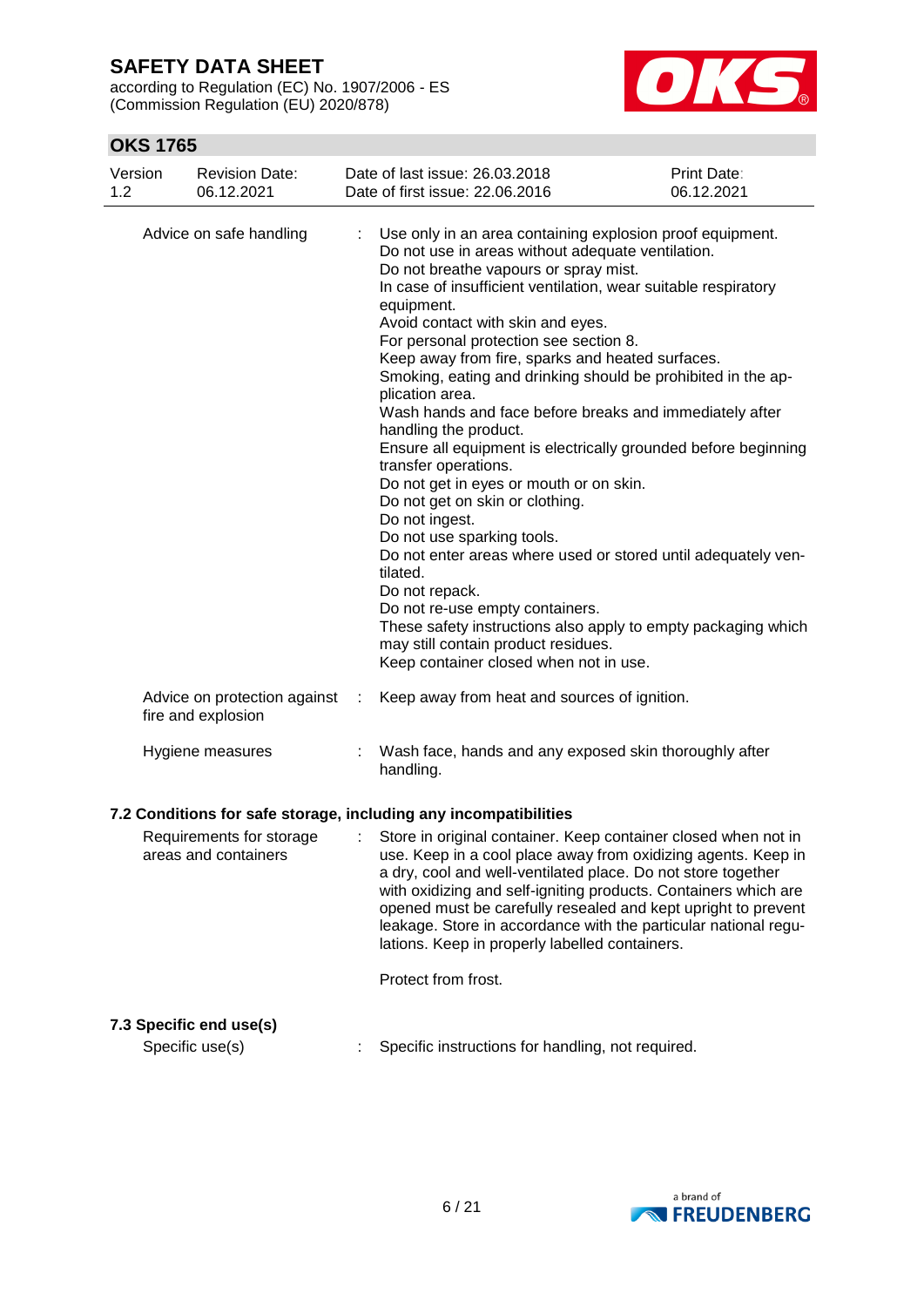according to Regulation (EC) No. 1907/2006 - ES (Commission Regulation (EU) 2020/878)



### **OKS 1765**

| Version | <b>Revision Date:</b> | Date of last issue: 26,03,2018  | <b>Print Date:</b> |
|---------|-----------------------|---------------------------------|--------------------|
| 1.2     | 06.12.2021            | Date of first issue: 22,06,2016 | 06.12.2021         |

#### **SECTION 8: Exposure controls/personal protection**

### **8.1 Control parameters**

#### **Occupational Exposure Limits**

| Components                        | CAS-No.        | Value type (Form<br>of exposure) | Control parameters | <b>Basis</b>       |
|-----------------------------------|----------------|----------------------------------|--------------------|--------------------|
| $2,2^{\prime},2^{\prime\prime}$ - | $102 - 71 - 6$ | <b>VLA-ED</b>                    | $5 \text{ mg/m}$ 3 | ES VLA             |
| nitrilotriethanol                 |                |                                  |                    | $(2006 - 01 - 01)$ |
| propan-2-ol                       | 67-63-0        | VLA-ED                           | 200 ppm            | <b>ES VLA</b>      |
|                                   |                |                                  | 500 mg/m3          | $(2011 - 03 - 03)$ |
|                                   |                | <b>VLA-EC</b>                    | 400 ppm            | <b>ES VLA</b>      |
|                                   |                |                                  | 1.000 mg/m3        | $(2011 - 03 - 03)$ |
| phosphoric acid                   | 7664-38-2      | <b>TWA</b>                       | 1 $mg/m3$          | 2000/39/EC         |
|                                   |                |                                  |                    | $(2000-06-16)$     |
|                                   |                | Further information: Indicative  |                    |                    |
|                                   |                | <b>STEL</b>                      | $2$ mg/m $3$       | 2000/39/EC         |
|                                   |                |                                  |                    | $(2000-06-16)$     |
|                                   |                | Further information: Indicative  |                    |                    |
|                                   |                | VLA-ED                           | 1 $mg/m3$          | <b>ES VLA</b>      |
|                                   |                |                                  |                    | $(2011 - 03 - 03)$ |
|                                   |                | VLA-EC                           | $2$ mg/m $3$       | ES VLA             |
|                                   |                |                                  |                    | $(2011 - 03 - 03)$ |

#### **Biological occupational exposure limits**

| Substance name | CAS-No. | Control parameters          | Sampling time                  | <b>Basis</b>                 |
|----------------|---------|-----------------------------|--------------------------------|------------------------------|
| propan-2-ol    | 67-63-0 | Acetone: 40 mg/l<br>(Urine) | At the end of the<br>work week | ES VLB<br>$(2011-03-$<br>03) |

### **Derived No Effect Level (DNEL) according to Regulation (EC) No. 1907/2006:**

| Substance name            | End Use        | Exposure routes | Potential health ef- | Value              |
|---------------------------|----------------|-----------------|----------------------|--------------------|
|                           |                |                 | fects                |                    |
| 2,2',2"-nitrilotriethanol | Workers        | Dermal          | Long-term systemic   | $6,3$ mg/kg        |
|                           |                |                 | effects              |                    |
|                           | <b>Workers</b> | Inhalation      | Long-term systemic   | $5 \text{ mg/m}$ 3 |
|                           |                |                 | effects              |                    |
|                           | <b>Workers</b> | Inhalation      | Long-term local ef-  | $5 \text{ mg/m}$ 3 |
|                           |                |                 | fects                |                    |

#### **Predicted No Effect Concentration (PNEC) according to Regulation (EC) No. 1907/2006:**

| Substance name            | <b>Environmental Compartment</b>                          | Value                |
|---------------------------|-----------------------------------------------------------|----------------------|
| 2,2',2"-nitrilotriethanol | Soil                                                      | $0,151$ mg/kg        |
|                           | Microbiological Activity in Sewage Treat-<br>ment Systems | $10$ mg/l            |
|                           | Fresh water                                               | $0,32 \text{ mg/l}$  |
|                           | Marine water                                              | $0,032 \text{ mg/l}$ |
|                           | Fresh water sediment                                      | $1,7$ mg/kg          |
|                           | Marine sediment                                           | $0,17$ mg/kg         |

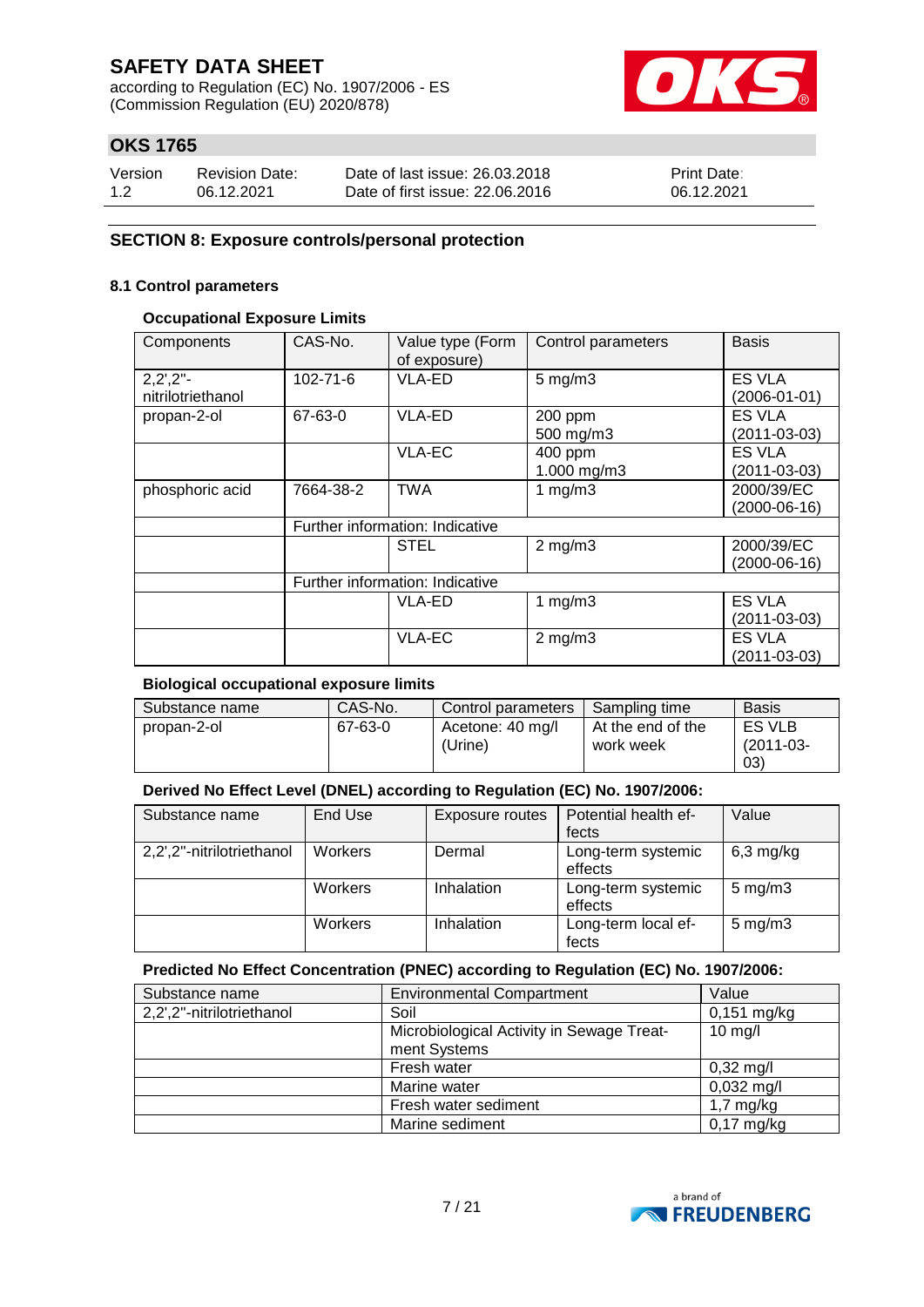according to Regulation (EC) No. 1907/2006 - ES (Commission Regulation (EU) 2020/878)



### **OKS 1765**

| Version | Revision Date: | Date of last issue: 26,03,2018  | <b>Print Date:</b> |
|---------|----------------|---------------------------------|--------------------|
| 1.2     | 06.12.2021     | Date of first issue: 22,06,2016 | 06.12.2021         |

#### **8.2 Exposure controls**

### **Engineering measures**

Use only in an area equipped with explosion proof exhaust ventilation.

| Personal protective equipment                                         |                                                                                                                                                                                                                                                                                                                                             |  |  |  |  |
|-----------------------------------------------------------------------|---------------------------------------------------------------------------------------------------------------------------------------------------------------------------------------------------------------------------------------------------------------------------------------------------------------------------------------------|--|--|--|--|
| Eye protection<br>t.                                                  | Safety glasses with side-shields                                                                                                                                                                                                                                                                                                            |  |  |  |  |
| Hand protection<br>Material<br>Break through time<br>Protective index | : Nitrile rubber<br>$:$ > 10 min<br>$\therefore$ Class 1                                                                                                                                                                                                                                                                                    |  |  |  |  |
| Remarks                                                               | Wear protective gloves. The break through time depends<br>amongst other things on the material, the thickness and the<br>type of glove and therefore has to be measured for each<br>case.<br>The selected protective gloves have to satisfy the specifica-<br>tions of Regulation (EU) 2016/425 and the standard EN 374<br>derived from it. |  |  |  |  |
| Respiratory protection                                                | Not required; except in case of aerosol formation.                                                                                                                                                                                                                                                                                          |  |  |  |  |
| Filter type                                                           | Filter type A-P                                                                                                                                                                                                                                                                                                                             |  |  |  |  |
| Protective measures                                                   | The type of protective equipment must be selected according<br>to the concentration and amount of the dangerous substance<br>at the specific workplace.<br>Choose body protection in relation to its type, to the concen-<br>tration and amount of dangerous substances, and to the spe-<br>cific work-place.                               |  |  |  |  |

### **SECTION 9: Physical and chemical properties**

#### **9.1 Information on basic physical and chemical properties**

| Physical state              | liquid            |
|-----------------------------|-------------------|
| Colour                      | white             |
| Odour                       | characteristic    |
| Odour Threshold             | No data available |
|                             |                   |
| Melting point/range         | No data available |
| Boiling point/boiling range | 100 °C            |

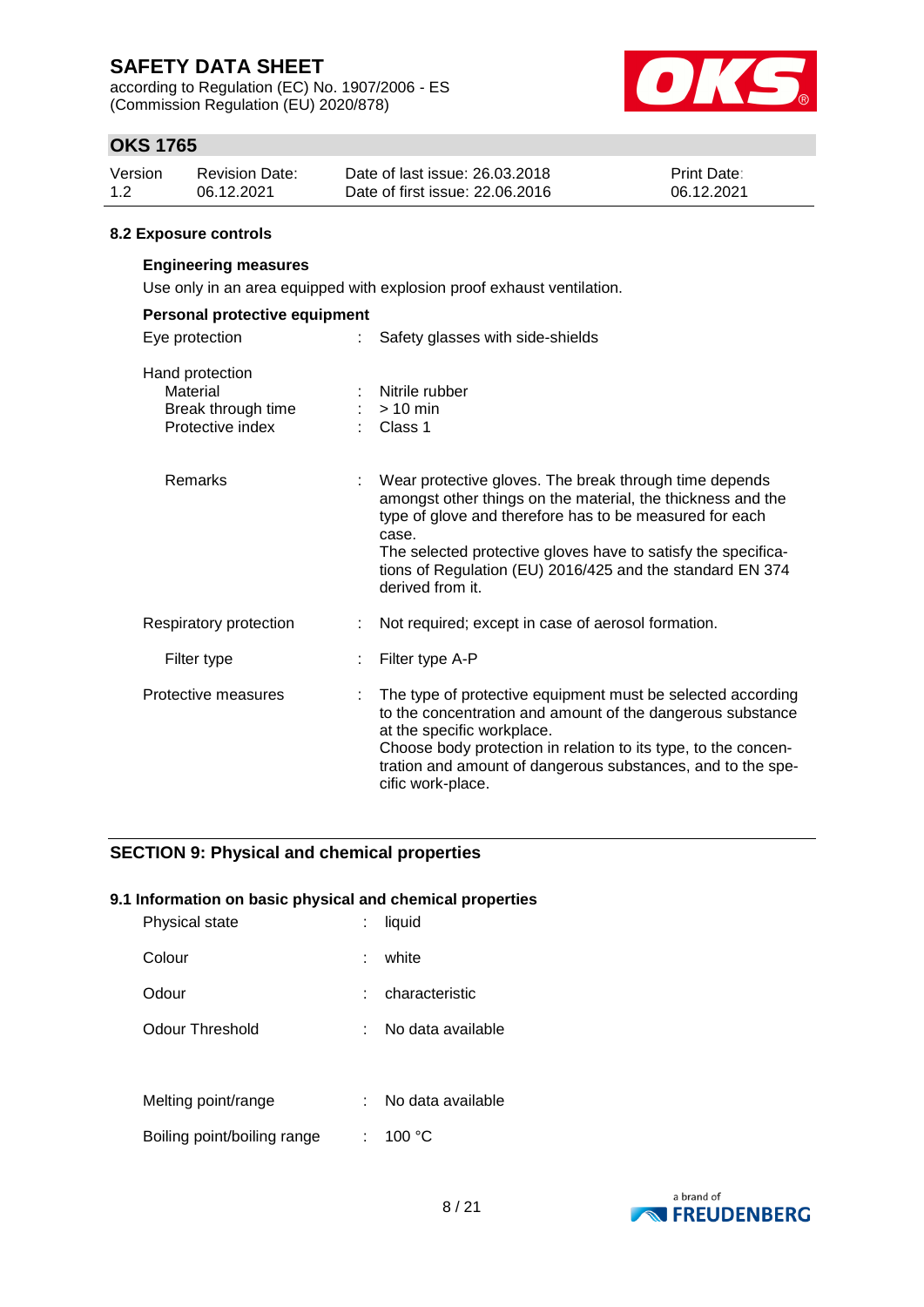**OKS 1765**

according to Regulation (EC) No. 1907/2006 - ES (Commission Regulation (EU) 2020/878)



### Version 1.2 Revision Date: 06.12.2021 Date of last issue: 26.03.2018 Date of first issue: 22.06.2016 Print Date: 06.12.2021 Flammability (solid, gas) : Not applicable Upper explosion limit / Upper flammability limit : No data available Lower explosion limit / Lower : flammability limit No data available Flash point : 49,5 °C Method: closed cup Auto-ignition temperature : No data available Decomposition temperature Decomposition temperature : No data available pH : 8,4 (20 °C) Concentration: 100 % Viscosity Viscosity, dynamic : No data available Viscosity, kinematic : No data available Solubility(ies) Water solubility : completely miscible Solubility in other solvents : No data available Partition coefficient: noctanol/water : No data available Vapour pressure : < 1.100 hPa (20 °C) Relative density : 1,02 (20 °C) Reference substance: Water The value is calculated Density : 1,02 g/cm3  $(20 °C)$ Bulk density **in the case of the State State State** Sultaneously in No data available Relative vapour density : No data available **9.2 Other information** Explosives : Not explosive Oxidizing properties : No data available

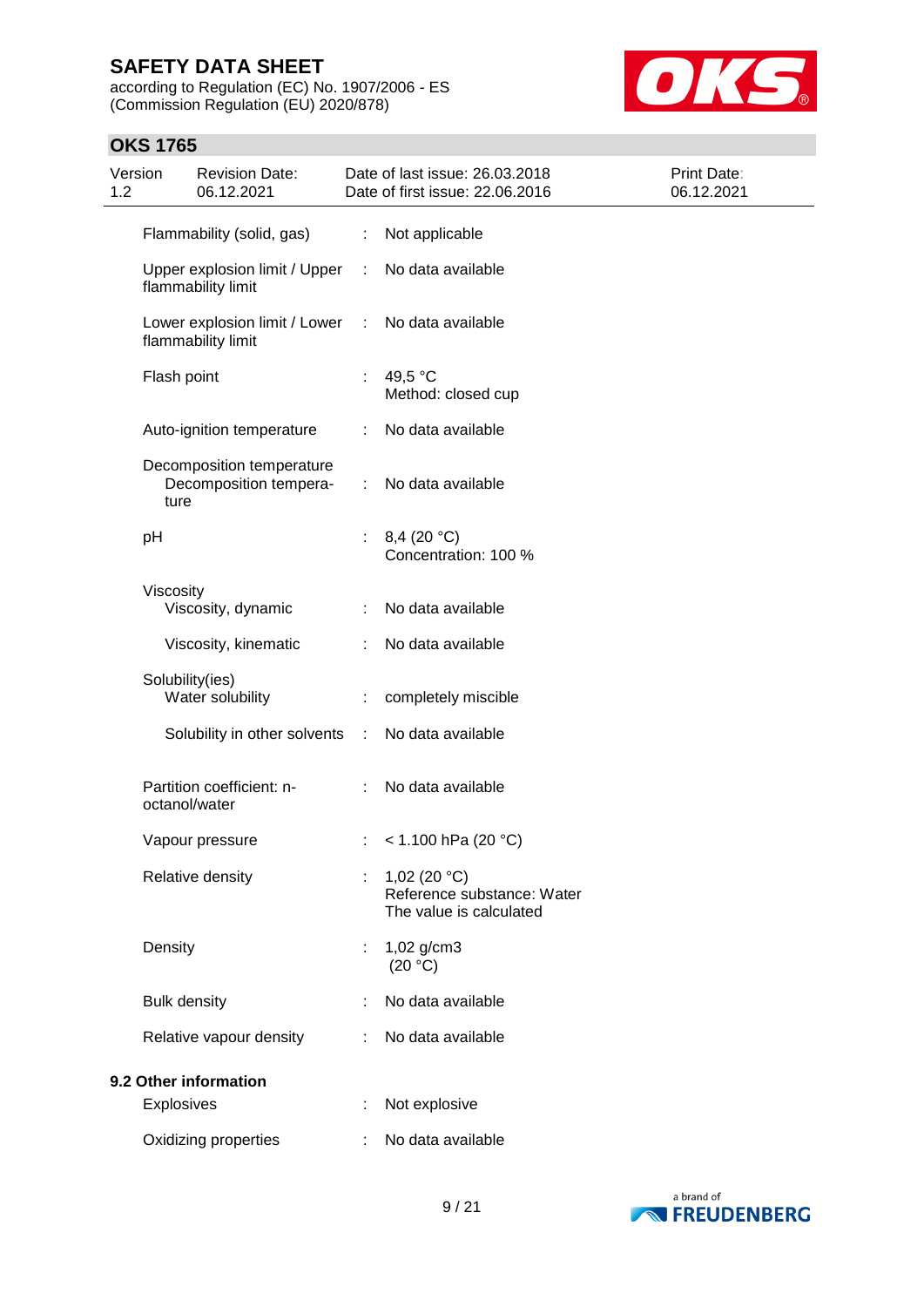according to Regulation (EC) No. 1907/2006 - ES (Commission Regulation (EU) 2020/878)



### **OKS 1765**

| Version<br>1.2 | <b>Revision Date:</b><br>06.12.2021 |   | Date of last issue: 26.03.2018<br><b>Print Date:</b><br>Date of first issue: 22.06.2016<br>06.12.2021 |  |  |  |
|----------------|-------------------------------------|---|-------------------------------------------------------------------------------------------------------|--|--|--|
| Self-ignition  |                                     |   | No data available                                                                                     |  |  |  |
|                | Evaporation rate                    |   | No data available                                                                                     |  |  |  |
|                | Sublimation point                   | ÷ | No data available                                                                                     |  |  |  |

### **SECTION 10: Stability and reactivity**

#### **10.1 Reactivity**

No hazards to be specially mentioned.

#### **10.2 Chemical stability**

Stable under normal conditions.

| 10.3 Possibility of hazardous reactions |                                                             |
|-----------------------------------------|-------------------------------------------------------------|
| Hazardous reactions                     | No dangerous reaction known under conditions of normal use. |

#### **10.4 Conditions to avoid**

Conditions to avoid : Heat, flames and sparks. Strong sunlight for prolonged periods.

#### **10.5 Incompatible materials**

Materials to avoid : Oxidizing agents

#### **10.6 Hazardous decomposition products**

No decomposition if stored and applied as directed.

### **SECTION 11: Toxicological information**

#### **11.1 Information on hazard classes as defined in Regulation (EC) No 1272/2008**

## **Acute toxicity Product:**

| Acute oral toxicity       | : Remarks: This information is not available. |
|---------------------------|-----------------------------------------------|
| Acute inhalation toxicity | : Remarks: This information is not available. |
| Acute dermal toxicity     | : Symptoms: Redness, Local irritation         |
|                           |                                               |

#### **Components:**

#### **propan-2-ol:**

| Acute oral toxicity |  | LD50 Oral (Rat): 5.840 mg/kg |
|---------------------|--|------------------------------|
|---------------------|--|------------------------------|

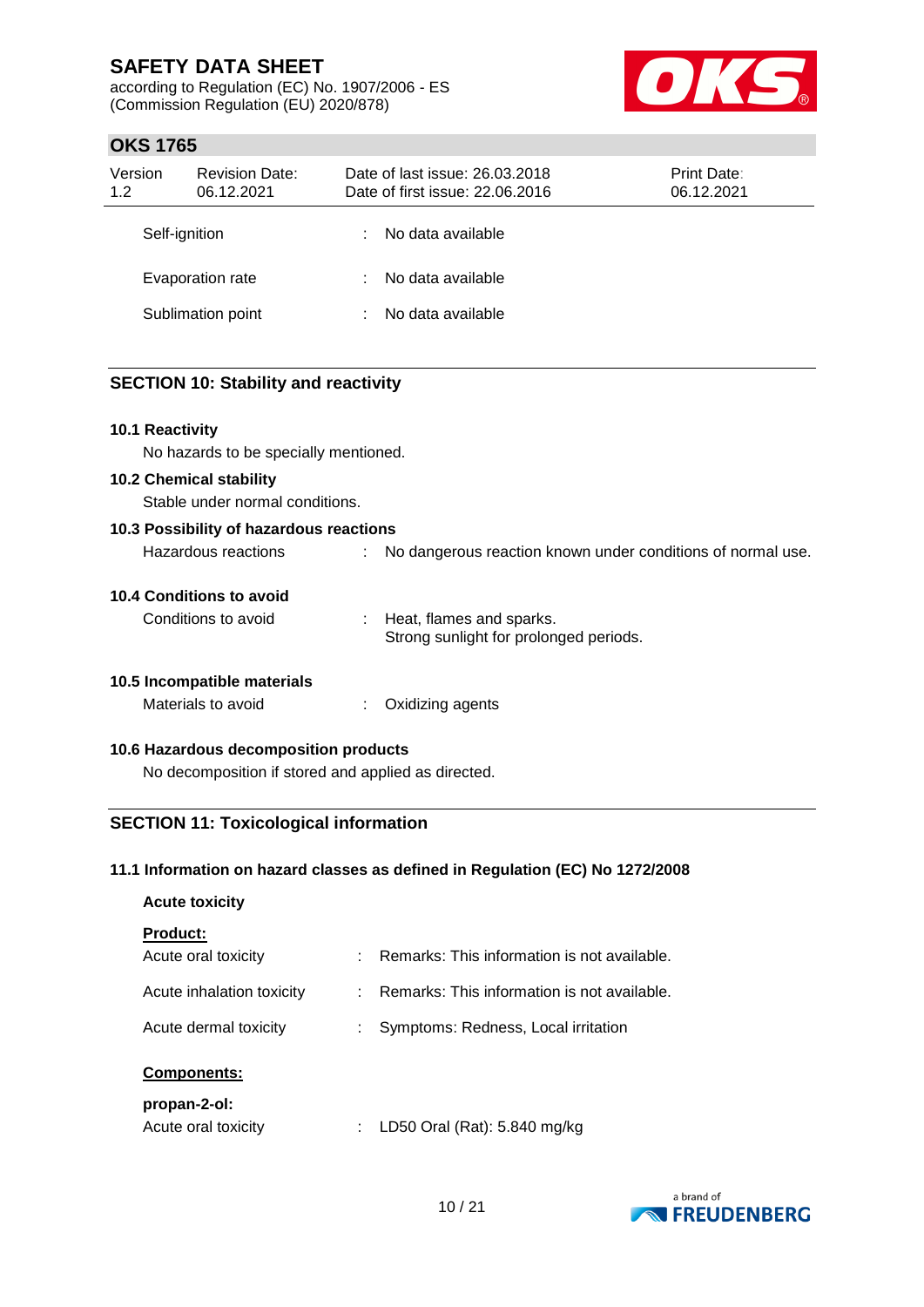according to Regulation (EC) No. 1907/2006 - ES (Commission Regulation (EU) 2020/878)



| Version<br>1.2 | <b>Revision Date:</b><br>06.12.2021 |   | Date of last issue: 26.03.2018<br>Date of first issue: 22.06.2016                                                                        | <b>Print Date:</b><br>06.12.2021 |
|----------------|-------------------------------------|---|------------------------------------------------------------------------------------------------------------------------------------------|----------------------------------|
|                | bronopol (INN):                     |   |                                                                                                                                          |                                  |
|                | Acute oral toxicity                 |   | : LD50 (Rat): 305 mg/kg                                                                                                                  |                                  |
|                | Acute dermal toxicity               |   | : LD50 (Rat): 1.600 mg/kg<br>Method: OECD Test Guideline 402                                                                             |                                  |
|                | 2,2',2"-nitrilotriethanol:          |   |                                                                                                                                          |                                  |
|                | Acute oral toxicity                 |   | : LD50 (Rat): 6.400 mg/kg<br>Method: OECD Test Guideline 401                                                                             |                                  |
|                | Acute dermal toxicity               |   | : LD50 (Rat): $> 2.000$ mg/kg<br>Method: OECD Test Guideline 402<br>Assessment: The substance or mixture has no acute dermal<br>toxicity |                                  |
|                | <b>Skin corrosion/irritation</b>    |   |                                                                                                                                          |                                  |
| Product:       |                                     |   |                                                                                                                                          |                                  |
| Remarks        |                                     | ÷ | Irritating to skin.                                                                                                                      |                                  |
|                | Components:                         |   |                                                                                                                                          |                                  |
|                | phosphoric acid:                    |   |                                                                                                                                          |                                  |
| Result         |                                     |   | : Causes burns.                                                                                                                          |                                  |
|                | bronopol (INN):                     |   |                                                                                                                                          |                                  |
| Species        |                                     |   | Rabbit                                                                                                                                   |                                  |
| Result         | Assessment                          | ÷ | Irritating to skin.<br>Irritating to skin.                                                                                               |                                  |
|                |                                     |   |                                                                                                                                          |                                  |
|                | 2,2',2"-nitrilotriethanol:          |   |                                                                                                                                          |                                  |
| Species        |                                     |   | Rabbit                                                                                                                                   |                                  |
| Method         | Assessment                          |   | No skin irritation<br><b>OECD Test Guideline 404</b>                                                                                     |                                  |
| Result         |                                     |   | No skin irritation                                                                                                                       |                                  |
|                | Serious eye damage/eye irritation   |   |                                                                                                                                          |                                  |
| Product:       |                                     |   |                                                                                                                                          |                                  |
| Remarks        |                                     | ÷ | Irritating to eyes.                                                                                                                      |                                  |
|                | Components:                         |   |                                                                                                                                          |                                  |
|                | propan-2-ol:                        |   |                                                                                                                                          |                                  |
| Result         |                                     |   | Irritating to eyes.                                                                                                                      |                                  |
|                | bronopol (INN):                     |   |                                                                                                                                          |                                  |

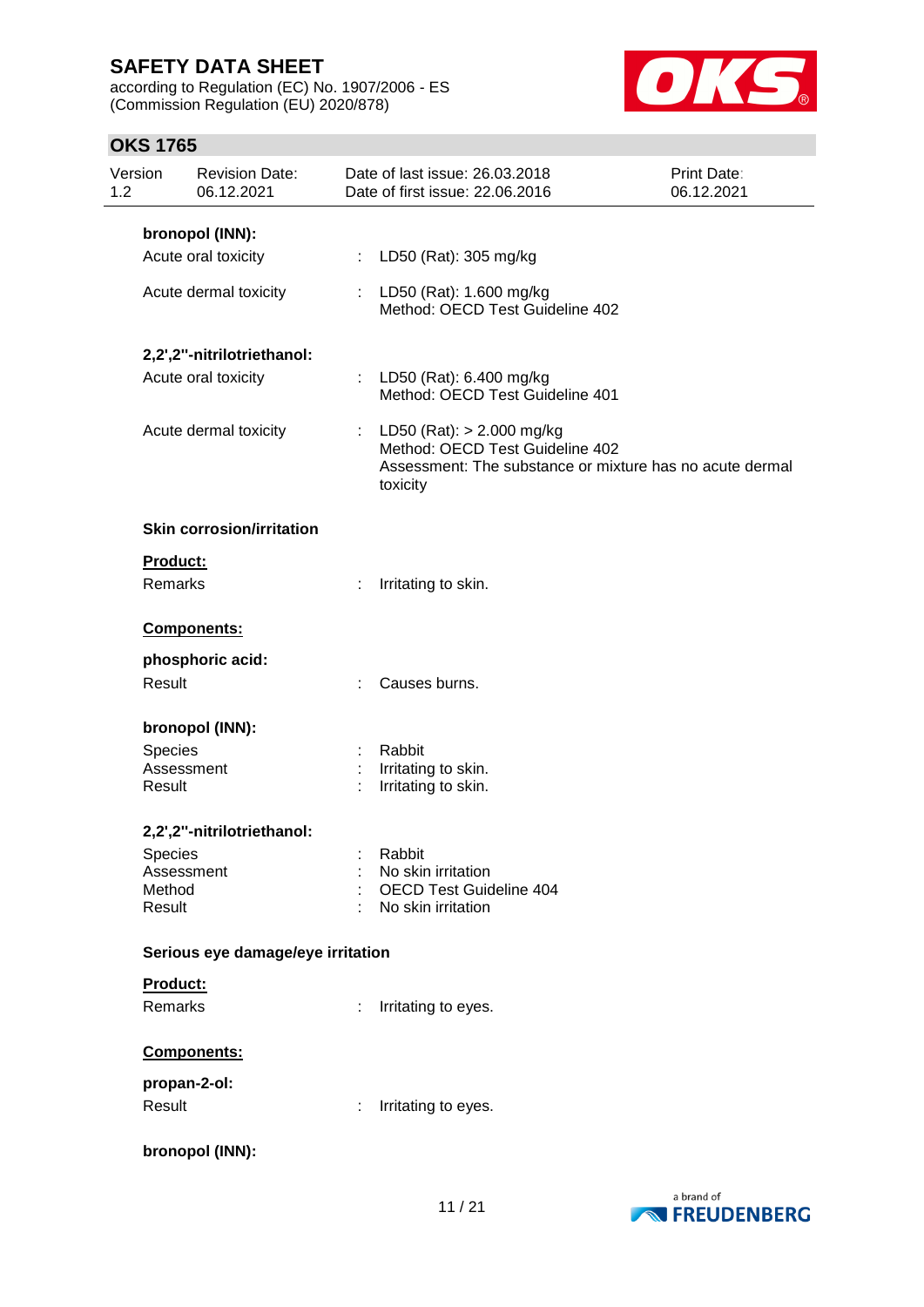according to Regulation (EC) No. 1907/2006 - ES (Commission Regulation (EU) 2020/878)



| Version<br>1.2 |                                           | <b>Revision Date:</b><br>06.12.2021 |   | Date of last issue: 26.03.2018<br>Date of first issue: 22.06.2016                                                        | <b>Print Date:</b><br>06.12.2021 |
|----------------|-------------------------------------------|-------------------------------------|---|--------------------------------------------------------------------------------------------------------------------------|----------------------------------|
|                | Species<br>Assessment<br>Result           |                                     |   | Rabbit<br>Risk of serious damage to eyes.<br>Risk of serious damage to eyes.                                             |                                  |
|                |                                           | 2,2',2"-nitrilotriethanol:          |   |                                                                                                                          |                                  |
|                | Species<br>Assessment<br>Method<br>Result |                                     |   | Rabbit<br>No eye irritation<br><b>OECD Test Guideline 405</b><br>No eye irritation                                       |                                  |
|                |                                           | Respiratory or skin sensitisation   |   |                                                                                                                          |                                  |
|                | Product:                                  |                                     |   |                                                                                                                          |                                  |
|                | Remarks                                   |                                     | ÷ | This information is not available.                                                                                       |                                  |
|                |                                           | <b>Components:</b>                  |   |                                                                                                                          |                                  |
|                |                                           | 2,2',2"-nitrilotriethanol:          |   |                                                                                                                          |                                  |
|                | Species<br>Assessment<br>Method<br>Result |                                     |   | Guinea pig<br>Does not cause skin sensitisation.<br><b>OECD Test Guideline 406</b><br>Does not cause skin sensitisation. |                                  |
|                |                                           | Germ cell mutagenicity              |   |                                                                                                                          |                                  |
|                | Product:                                  |                                     |   |                                                                                                                          |                                  |
|                |                                           | Genotoxicity in vitro               | ÷ | Remarks: No data available                                                                                               |                                  |
|                |                                           | Genotoxicity in vivo                |   | Remarks: No data available                                                                                               |                                  |
|                |                                           | Carcinogenicity                     |   |                                                                                                                          |                                  |
|                | Product:                                  |                                     |   |                                                                                                                          |                                  |
|                | Remarks                                   |                                     |   | No data available                                                                                                        |                                  |
|                |                                           | <b>Reproductive toxicity</b>        |   |                                                                                                                          |                                  |
|                | Product:                                  |                                     |   |                                                                                                                          |                                  |
|                |                                           | Effects on fertility                |   | Remarks: No data available                                                                                               |                                  |
|                | ment                                      | Effects on foetal develop-          | ÷ | Remarks: No data available                                                                                               |                                  |
|                |                                           | Components:                         |   |                                                                                                                          |                                  |
|                |                                           | bronopol (INN):                     |   |                                                                                                                          |                                  |
|                | sessment                                  | Reproductive toxicity - As-         | ÷ | - Fertility -                                                                                                            |                                  |
|                |                                           |                                     |   | No toxicity to reproduction                                                                                              |                                  |

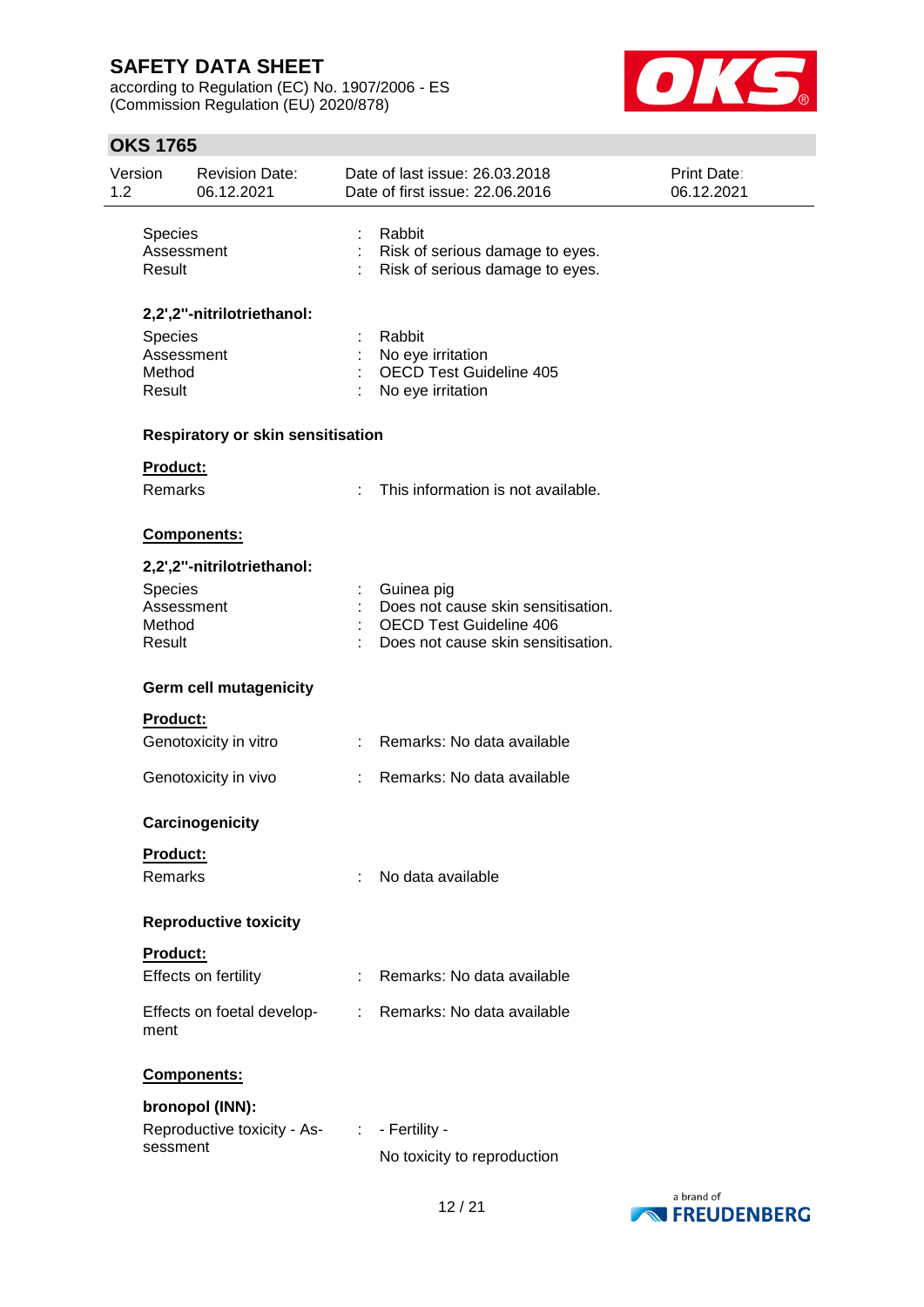according to Regulation (EC) No. 1907/2006 - ES (Commission Regulation (EU) 2020/878)



| Version | Revision Date: | Date of last issue: 26.03.2018  | <b>Print Date:</b> |
|---------|----------------|---------------------------------|--------------------|
| 1.2     | 06.12.2021     | Date of first issue: 22.06.2016 | 06.12.2021         |

| <b>STOT - single exposure</b>                                |                                                                                                                                                                                    |  |  |  |
|--------------------------------------------------------------|------------------------------------------------------------------------------------------------------------------------------------------------------------------------------------|--|--|--|
| <b>Components:</b>                                           |                                                                                                                                                                                    |  |  |  |
| propan-2-ol:                                                 |                                                                                                                                                                                    |  |  |  |
| Assessment                                                   | May cause drowsiness or dizziness.<br>÷                                                                                                                                            |  |  |  |
| bronopol (INN):                                              |                                                                                                                                                                                    |  |  |  |
| <b>Exposure routes</b><br><b>Target Organs</b><br>Assessment | Inhalation<br>Respiratory organs<br>The substance or mixture is classified as specific target organ<br>toxicant, single exposure, category 3 with respiratory tract<br>irritation. |  |  |  |
| 2,2',2"-nitrilotriethanol:                                   |                                                                                                                                                                                    |  |  |  |
| Assessment                                                   | The substance or mixture is not classified as specific target<br>organ toxicant, single exposure.                                                                                  |  |  |  |
| <b>STOT - repeated exposure</b>                              |                                                                                                                                                                                    |  |  |  |
| <b>Components:</b>                                           |                                                                                                                                                                                    |  |  |  |
| bronopol (INN):                                              |                                                                                                                                                                                    |  |  |  |
| Assessment                                                   | $\pm$<br>The substance or mixture is not classified as specific target<br>organ toxicant, repeated exposure.                                                                       |  |  |  |
| 2,2',2"-nitrilotriethanol:                                   |                                                                                                                                                                                    |  |  |  |
| Assessment                                                   | The substance or mixture is not classified as specific target<br>organ toxicant, repeated exposure.                                                                                |  |  |  |
| <b>Repeated dose toxicity</b>                                |                                                                                                                                                                                    |  |  |  |
| Product:                                                     |                                                                                                                                                                                    |  |  |  |
| Remarks                                                      | This information is not available.                                                                                                                                                 |  |  |  |
| <b>Aspiration toxicity</b>                                   |                                                                                                                                                                                    |  |  |  |
| Product:                                                     |                                                                                                                                                                                    |  |  |  |
| This information is not available.                           |                                                                                                                                                                                    |  |  |  |
| Components:                                                  |                                                                                                                                                                                    |  |  |  |
| bronopol (INN):                                              |                                                                                                                                                                                    |  |  |  |
| This information is not available.                           |                                                                                                                                                                                    |  |  |  |
| 2,2',2"-nitrilotriethanol:                                   |                                                                                                                                                                                    |  |  |  |
| No aspiration toxicity classification                        |                                                                                                                                                                                    |  |  |  |

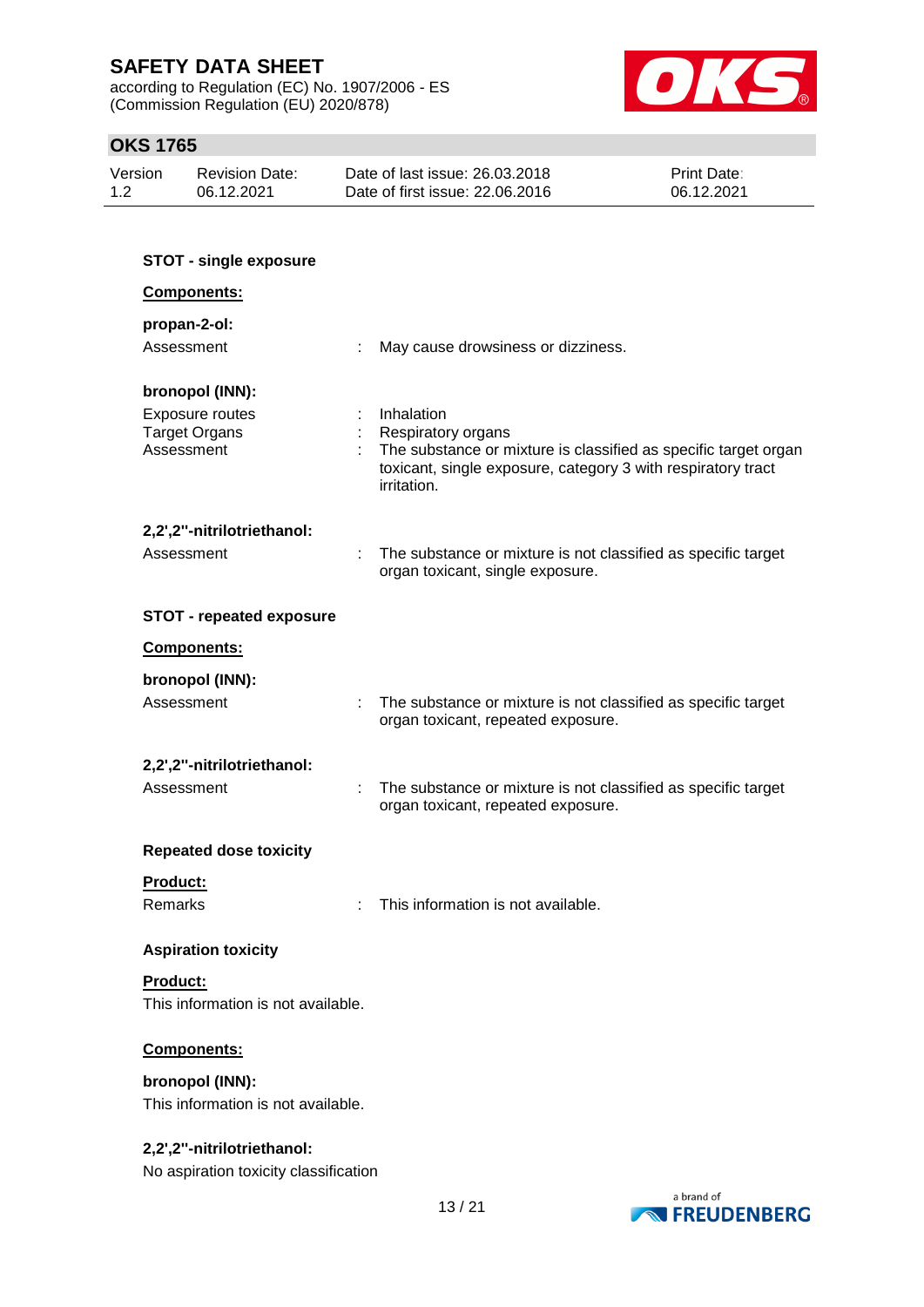according to Regulation (EC) No. 1907/2006 - ES (Commission Regulation (EU) 2020/878)



### **OKS 1765**

| Version | <b>Revision Date:</b> | Date of last issue: 26,03,2018  | <b>Print Date:</b> |
|---------|-----------------------|---------------------------------|--------------------|
| 1.2     | 06.12.2021            | Date of first issue: 22,06,2016 | 06.12.2021         |

#### **11.2 Information on other hazards**

| <b>Endocrine disrupting properties</b> |                                                                                                                                                                                                                                                                             |  |  |  |
|----------------------------------------|-----------------------------------------------------------------------------------------------------------------------------------------------------------------------------------------------------------------------------------------------------------------------------|--|--|--|
| <b>Product:</b>                        |                                                                                                                                                                                                                                                                             |  |  |  |
| Assessment                             | : The substance/mixture does not contain components consid-<br>ered to have endocrine disrupting properties according to<br>REACH Article 57(f) or Commission Delegated regulation<br>(EU) 2017/2100 or Commission Regulation (EU) 2018/605 at<br>levels of 0.1% or higher. |  |  |  |
| <b>Further information</b>             |                                                                                                                                                                                                                                                                             |  |  |  |
| <b>Product:</b><br><b>Remarks</b>      | Ingestion causes irritation of upper respiratory system and<br>÷<br>gastrointestinal disturbance.                                                                                                                                                                           |  |  |  |

### **SECTION 12: Ecological information**

#### **12.1 Toxicity**

| <b>Product:</b>                                          |      |                                                                                                                   |
|----------------------------------------------------------|------|-------------------------------------------------------------------------------------------------------------------|
| Toxicity to fish                                         |      | Remarks: Harmful to aquatic organisms.                                                                            |
| Toxicity to daphnia and other :<br>aquatic invertebrates |      | Remarks: No data available                                                                                        |
| Toxicity to algae/aquatic<br>plants                      |      | : Remarks: No data available                                                                                      |
| Toxicity to microorganisms                               |      | Remarks: No data available                                                                                        |
| <u>Components:</u>                                       |      |                                                                                                                   |
| bronopol (INN):                                          |      |                                                                                                                   |
| Toxicity to fish                                         | ÷.   | LC50 (Oncorhynchus mykiss (rainbow trout)): 3 mg/l<br>Exposure time: 96 h<br>Method: OECD Test Guideline 203      |
| Toxicity to daphnia and other<br>aquatic invertebrates   | - 11 | EC50 (Daphnia (water flea)): 1,04 mg/l<br>Exposure time: 48 h<br>Method: OECD Test Guideline 202                  |
| Toxicity to algae/aquatic<br>plants                      |      | EC50 (Anabaena flos-aquae (cyanobacterium)): 0,068 mg/l<br>Exposure time: 72 h<br>Method: OECD Test Guideline 201 |

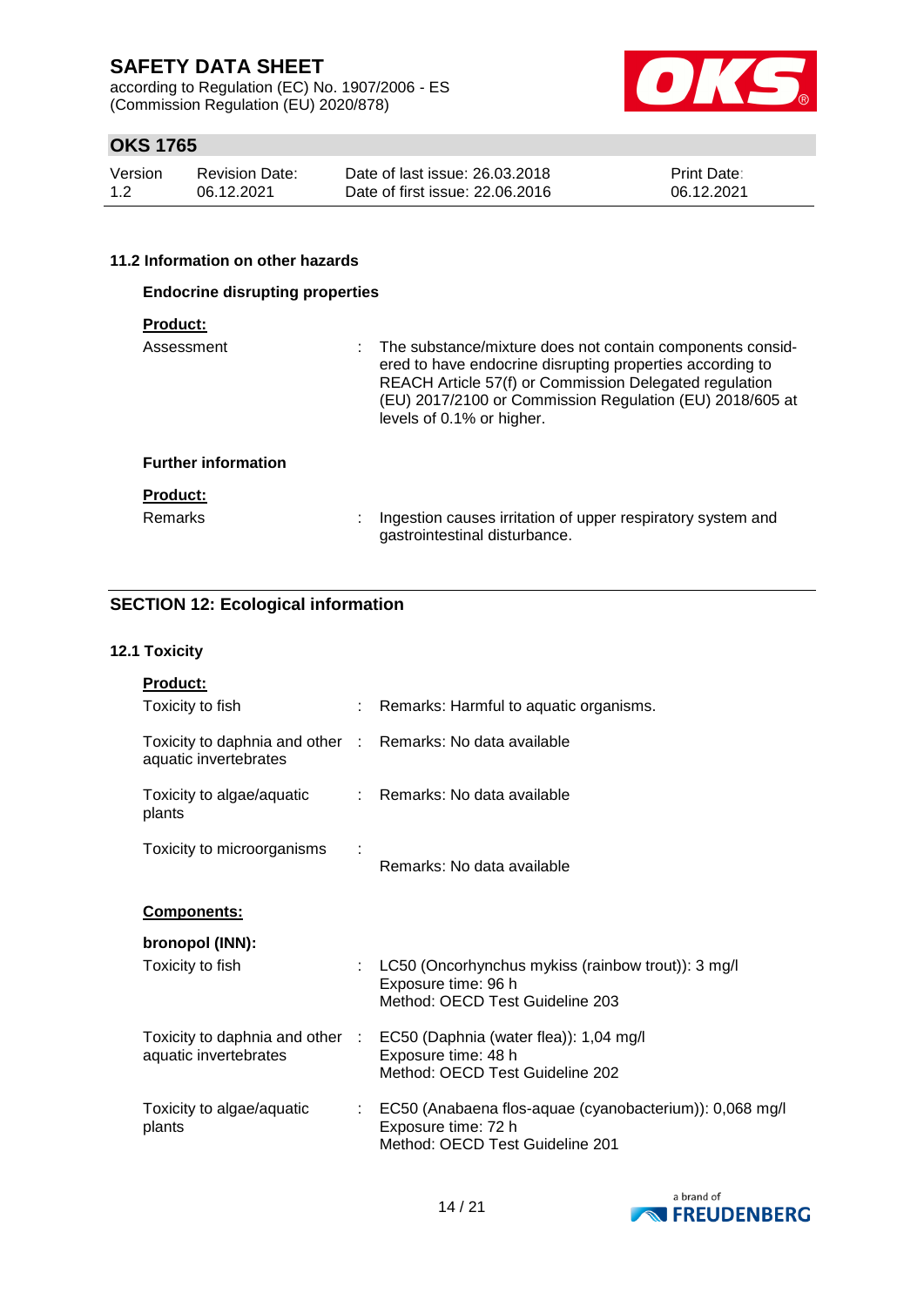according to Regulation (EC) No. 1907/2006 - ES (Commission Regulation (EU) 2020/878)



| Version<br><b>Revision Date:</b><br>1.2<br>06.12.2021                            |                               | Date of last issue: 26.03.2018<br>Date of first issue: 22.06.2016                                                         | Print Date:<br>06.12.2021 |
|----------------------------------------------------------------------------------|-------------------------------|---------------------------------------------------------------------------------------------------------------------------|---------------------------|
|                                                                                  |                               | NOEC (Anabaena flos-aquae (cyanobacterium)): 0,0025 mg/l<br>Exposure time: 72 h<br>Method: OECD Test Guideline 201        |                           |
| M-Factor (Acute aquatic tox- :<br>icity)                                         |                               | 10                                                                                                                        |                           |
| Toxicity to microorganisms                                                       |                               | : EC50 (activated sludge): 43 mg/l<br>Exposure time: 3 h<br>Method: OECD Test Guideline 209                               |                           |
| Toxicity to fish (Chronic tox-<br>icity)                                         | $\mathcal{I}^{\mathcal{I}}$ . | NOEC: 2,61 mg/l<br>Exposure time: 28 d<br>Species: Oncorhynchus mykiss (rainbow trout)<br>Method: OECD Test Guideline 210 |                           |
| Toxicity to daphnia and other :<br>aquatic invertebrates (Chron-<br>ic toxicity) |                               | NOEC: 0,06 mg/l<br>Exposure time: 21 d<br>Species: Daphnia (water flea)<br>Method: OECD Test Guideline 211                |                           |
| M-Factor (Chronic aquatic<br>toxicity)                                           | $\mathcal{L}^{\text{max}}$    | 1                                                                                                                         |                           |
| <b>Ecotoxicology Assessment</b>                                                  |                               |                                                                                                                           |                           |
| Acute aquatic toxicity                                                           |                               | : Very toxic to aquatic life.                                                                                             |                           |
| Chronic aquatic toxicity                                                         |                               | Very toxic to aquatic life with long lasting effects.                                                                     |                           |
| 2,2',2"-nitrilotriethanol:                                                       |                               |                                                                                                                           |                           |
| Toxicity to fish                                                                 |                               | LC50 (Pimephales promelas (fathead minnow)): 11.800 mg/l<br>Exposure time: 96 h<br>Test Type: flow-through test           |                           |
| Toxicity to daphnia and other<br>aquatic invertebrates                           |                               | EC50 (Ceriodaphnia dubia (water flea)): 609,88 mg/l<br>Exposure time: 48 h<br>Test Type: flow-through test                |                           |
| Toxicity to algae/aquatic<br>plants                                              |                               | EC50 (Desmodesmus subspicatus (green algae)): 216 mg/l<br>Exposure time: 72 h<br>Test Type: static test                   |                           |
| 12.2 Persistence and degradability                                               |                               |                                                                                                                           |                           |
| Product:                                                                         |                               |                                                                                                                           |                           |

| Biodegradability                                                | Remarks: No data available |
|-----------------------------------------------------------------|----------------------------|
| Physico-chemical removabil- : Remarks: No data available<br>itv |                            |

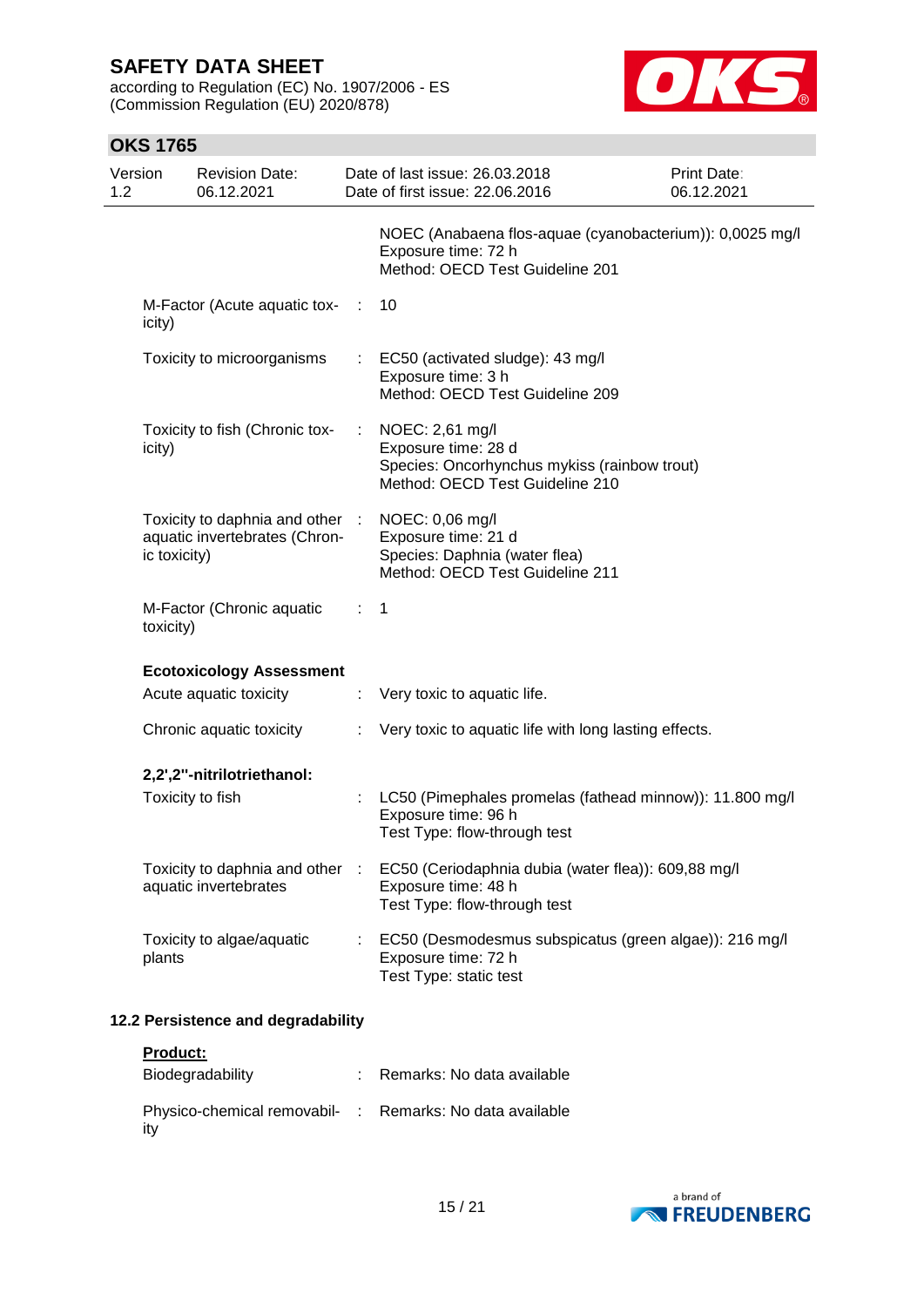according to Regulation (EC) No. 1907/2006 - ES (Commission Regulation (EU) 2020/878)



| Version<br>1.2 |                       | <b>Revision Date:</b><br>06.12.2021                |   | Date of last issue: 26.03.2018<br>Date of first issue: 22.06.2016                                                                                                                                                       | Print Date:<br>06.12.2021 |
|----------------|-----------------------|----------------------------------------------------|---|-------------------------------------------------------------------------------------------------------------------------------------------------------------------------------------------------------------------------|---------------------------|
|                |                       | <b>Components:</b>                                 |   |                                                                                                                                                                                                                         |                           |
|                | propan-2-ol:          |                                                    |   |                                                                                                                                                                                                                         |                           |
|                |                       | Biodegradability                                   |   | Result: Readily biodegradable.                                                                                                                                                                                          |                           |
|                |                       | bronopol (INN):                                    |   |                                                                                                                                                                                                                         |                           |
|                |                       | Biodegradability                                   |   | : Result: Biodegradable<br>Method: OECD Test Guideline 301B                                                                                                                                                             |                           |
|                |                       | 2,2',2"-nitrilotriethanol:                         |   |                                                                                                                                                                                                                         |                           |
|                |                       | Biodegradability                                   |   | Result: Readily biodegradable.                                                                                                                                                                                          |                           |
|                |                       |                                                    |   |                                                                                                                                                                                                                         |                           |
|                |                       | 12.3 Bioaccumulative potential                     |   |                                                                                                                                                                                                                         |                           |
|                | Product:              |                                                    |   |                                                                                                                                                                                                                         |                           |
|                |                       | Bioaccumulation                                    |   | Remarks: This mixture contains no substance considered to<br>be persistent, bioaccumulating and toxic (PBT).<br>This mixture contains no substance considered to be very<br>persistent and very bioaccumulating (vPvB). |                           |
|                |                       | Components:                                        |   |                                                                                                                                                                                                                         |                           |
|                | propan-2-ol:          |                                                    |   |                                                                                                                                                                                                                         |                           |
|                |                       | Bioaccumulation                                    |   | Remarks: Bioaccumulation is unlikely.                                                                                                                                                                                   |                           |
|                | octanol/water         | Partition coefficient: n-                          |   | log Pow: 0,05                                                                                                                                                                                                           |                           |
|                |                       | bronopol (INN):                                    |   |                                                                                                                                                                                                                         |                           |
|                |                       | Bioaccumulation                                    |   | Bioconcentration factor (BCF): 3,16                                                                                                                                                                                     |                           |
|                |                       |                                                    |   |                                                                                                                                                                                                                         |                           |
|                | octanol/water         | Partition coefficient: n-                          |   | log Pow: 0,22 (20 °C)<br>pH: 5,6 - 6,5<br>Method: OECD Test Guideline 107<br>GLP: yes                                                                                                                                   |                           |
|                |                       | 2,2',2"-nitrilotriethanol:                         |   |                                                                                                                                                                                                                         |                           |
|                | octanol/water         | Partition coefficient: n-                          | ÷ | log Pow: -2,3 (25 °C)                                                                                                                                                                                                   |                           |
|                | 12.4 Mobility in soil |                                                    |   |                                                                                                                                                                                                                         |                           |
|                | Product:              |                                                    |   |                                                                                                                                                                                                                         |                           |
|                | Mobility              |                                                    |   | Remarks: No data available                                                                                                                                                                                              |                           |
|                |                       | Distribution among environ-<br>mental compartments | ÷ | Remarks: No data available                                                                                                                                                                                              |                           |

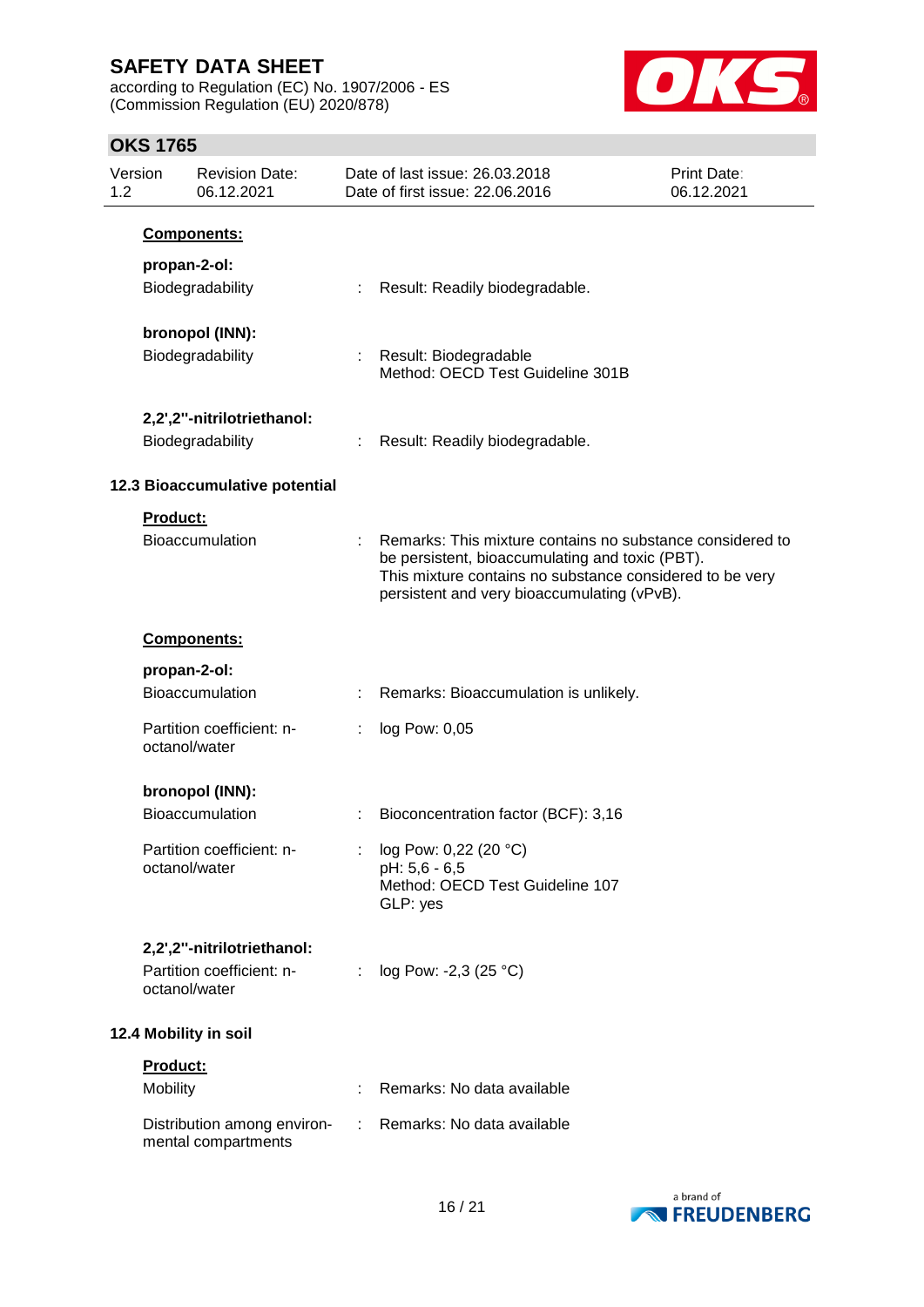according to Regulation (EC) No. 1907/2006 - ES (Commission Regulation (EU) 2020/878)



### **OKS 1765**

| Version | Revision Date: | Date of last issue: 26,03,2018  | <b>Print Date:</b> |
|---------|----------------|---------------------------------|--------------------|
| 1.2     | 06.12.2021     | Date of first issue: 22,06,2016 | 06.12.2021         |

### **12.5 Results of PBT and vPvB assessment**

### **Product:**

Assessment : This substance/mixture contains no components considered to be either persistent, bioaccumulative and toxic (PBT), or very persistent and very bioaccumulative (vPvB) at levels of 0.1% or higher..

#### **Components:**

| 2,2',2"-nitrilotriethanol: |                                                                   |
|----------------------------|-------------------------------------------------------------------|
| Assessment                 | Non-classified vPvB substance. Non-classified PBT sub-<br>stance. |

#### **12.6 Endocrine disrupting properties**

### **Product:**

| Assessment | The substance/mixture does not contain components consid-<br>ered to have endocrine disrupting properties according to<br>REACH Article 57(f) or Commission Delegated regulation<br>(EU) 2017/2100 or Commission Regulation (EU) 2018/605 at<br>levels of 0.1% or higher. |
|------------|---------------------------------------------------------------------------------------------------------------------------------------------------------------------------------------------------------------------------------------------------------------------------|
|            |                                                                                                                                                                                                                                                                           |

### **12.7 Other adverse effects**

#### **Product:**

| Additional ecological infor- | No information on ecology is available. |
|------------------------------|-----------------------------------------|
| mation                       |                                         |

### **SECTION 13: Disposal considerations**

| 13.1 Waste treatment methods |   |                                                                                                                                                                                                                    |
|------------------------------|---|--------------------------------------------------------------------------------------------------------------------------------------------------------------------------------------------------------------------|
| Product                      | ÷ | The product should not be allowed to enter drains, water<br>courses or the soil.<br>Do not dispose of with domestic refuse.<br>Dispose of as hazardous waste in compliance with local and<br>national regulations. |
|                              |   | Waste codes should be assigned by the user based on the<br>application for which the product was used.                                                                                                             |
| Contaminated packaging       | ÷ | Packaging that is not properly emptied must be disposed of as<br>the unused product.<br>Dispose of waste product or used containers according to<br>local regulations.                                             |
|                              |   | The following Waste Codes are only suggestions:                                                                                                                                                                    |
| Waste Code                   |   | unused product                                                                                                                                                                                                     |

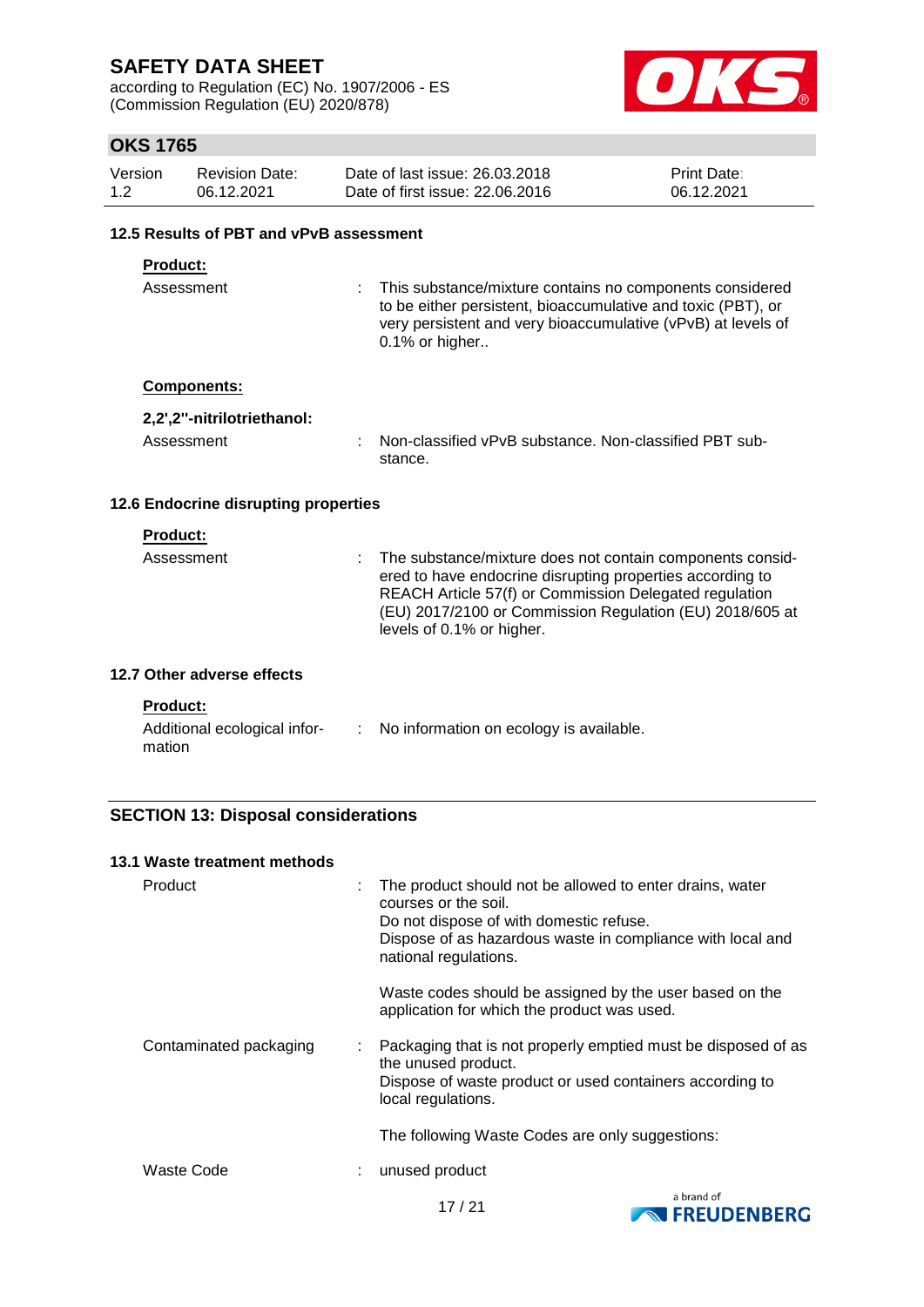according to Regulation (EC) No. 1907/2006 - ES (Commission Regulation (EU) 2020/878)



### **OKS 1765**

| Version | Revision Date: | Date of last issue: 26.03.2018  | <b>Print Date:</b> |
|---------|----------------|---------------------------------|--------------------|
| 1.2     | 06.12.2021     | Date of first issue: 22,06,2016 | 06.12.2021         |

12 01 09\*, machining emulsions and solutions free of halogens

uncleaned packagings 15 01 10, packaging containing residues of or contaminated by hazardous substances

### **SECTION 14: Transport information**

#### **14.1 UN number or ID number**

Not regulated as a dangerous good

#### **14.2 UN proper shipping name**

Not regulated as a dangerous good

#### **14.3 Transport hazard class(es)**

Not regulated as a dangerous good

#### **14.4 Packing group**

Not regulated as a dangerous good

#### **14.5 Environmental hazards**

Not regulated as a dangerous good

**14.6 Special precautions for user** Not applicable

#### **14.7 Maritime transport in bulk according to IMO instruments**

Remarks : Not applicable for product as supplied.

#### **SECTION 15: Regulatory information**

#### **15.1 Safety, health and environmental regulations/legislation specific for the substance or mixture**

| REACH - Restrictions on the manufacture, placing on<br>the market and use of certain dangerous substances,<br>preparations and articles (Annex XVII) |    | : Conditions of restriction for the fol-<br>lowing entries should be considered:<br>Number on list 3                           |
|------------------------------------------------------------------------------------------------------------------------------------------------------|----|--------------------------------------------------------------------------------------------------------------------------------|
| REACH - Candidate List of Substances of Very High<br>Concern for Authorisation (Article 59).                                                         | ÷. | This product does not contain sub-<br>stances of very high concern (Regu-<br>lation (EC) No 1907/2006 (REACH),<br>Article 57). |
| REACH - List of substances subject to authorisation<br>(Annex XIV)                                                                                   |    | Not applicable                                                                                                                 |
| Regulation (EC) No 1005/2009 on substances that de-<br>plete the ozone layer                                                                         |    | Not applicable                                                                                                                 |
| Regulation (EU) 2019/1021 on persistent organic pollu-<br>tants (recast)                                                                             | ÷. | Not applicable                                                                                                                 |
|                                                                                                                                                      |    |                                                                                                                                |

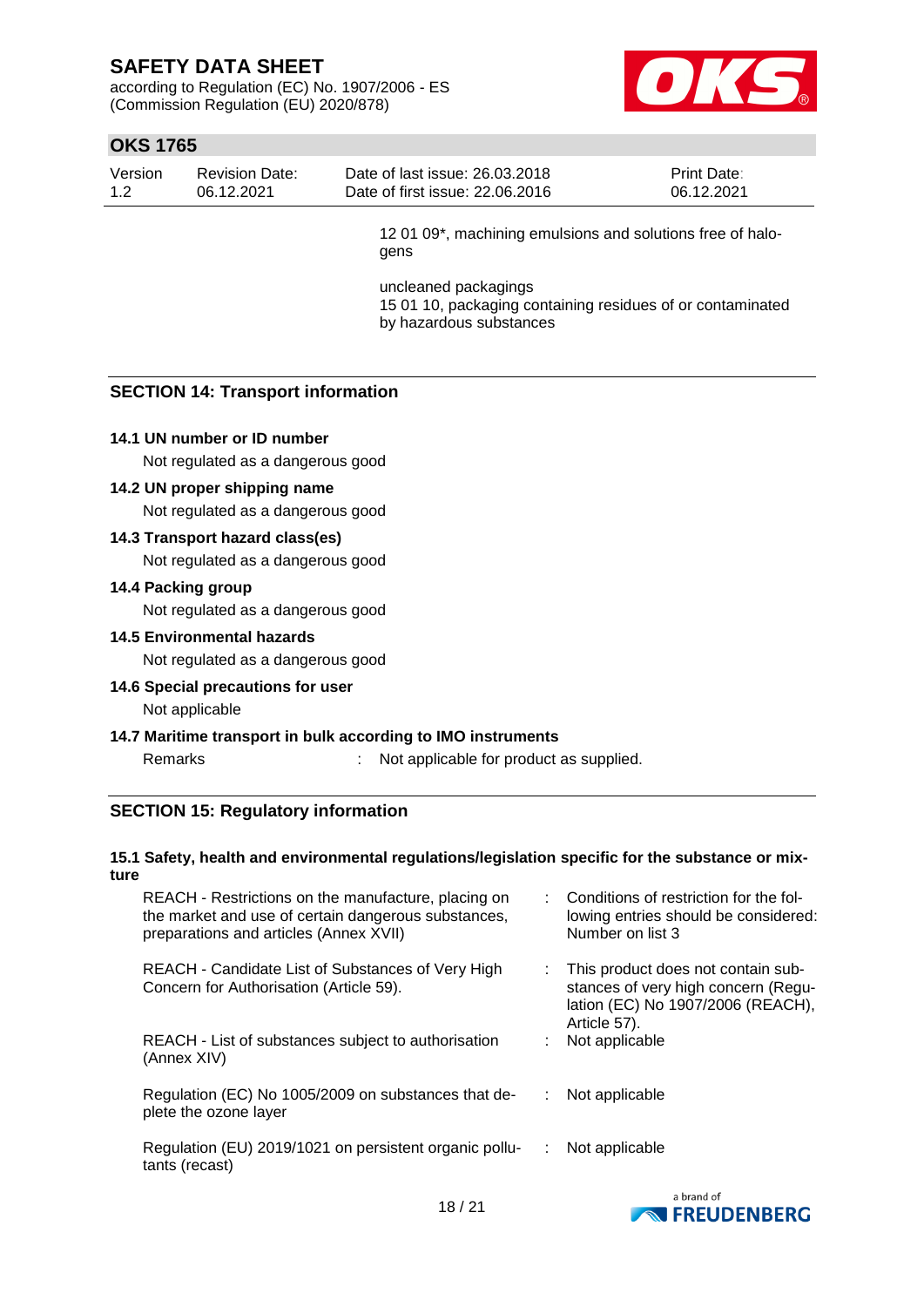according to Regulation (EC) No. 1907/2006 - ES (Commission Regulation (EU) 2020/878)



### **OKS 1765**

| Version<br>1.2 <sub>2</sub> | <b>Revision Date:</b><br>06.12.2021                                                                                                                                                                     |  | Date of last issue: 26,03,2018<br>Date of first issue: 22.06.2016 | Print Date:<br>06.12.2021 |  |  |  |  |
|-----------------------------|---------------------------------------------------------------------------------------------------------------------------------------------------------------------------------------------------------|--|-------------------------------------------------------------------|---------------------------|--|--|--|--|
|                             | Regulation (EC) No 649/2012 of the European Parlia-<br>Not applicable<br>÷<br>ment and the Council concerning the export and import<br>of dangerous chemicals                                           |  |                                                                   |                           |  |  |  |  |
|                             | <b>FLAMMABLE LIQUIDS</b><br>Seveso III: Directive 2012/18/EU of the European<br>: P5c<br>Parliament and of the Council on the control of<br>major-accident hazards involving dangerous sub-<br>stances. |  |                                                                   |                           |  |  |  |  |
|                             |                                                                                                                                                                                                         |  | P <sub>5</sub> c                                                  |                           |  |  |  |  |
|                             | Directive 2010/75/EU of 24 November 2010 on industrial<br>Volatile organic compounds<br>emissions (integrated pollution prevention and control)<br>Volatile organic compounds (VOC) content: 4,59 %     |  |                                                                   |                           |  |  |  |  |
|                             | <b>Other regulations:</b>                                                                                                                                                                               |  |                                                                   |                           |  |  |  |  |
|                             | Take note of Directive 92/85/EEC regarding maternity protection or stricter national regulations,<br>where applicable.                                                                                  |  |                                                                   |                           |  |  |  |  |

#### **15.2 Chemical safety assessment**

This information is not available.

#### **SECTION 16: Other information**

#### **Full text of H-Statements**

| H <sub>225</sub>  | : Highly flammable liquid and vapour.                 |
|-------------------|-------------------------------------------------------|
| H302              | Harmful if swallowed.                                 |
| H312              | Harmful in contact with skin.                         |
| H314              | Causes severe skin burns and eye damage.              |
| H <sub>3</sub> 15 | Causes skin irritation.                               |
| H318              | Causes serious eye damage.                            |
| H319              | : Causes serious eye irritation.                      |
| H335              | May cause respiratory irritation.                     |
| H336              | May cause drowsiness or dizziness.                    |
| H400              | Very toxic to aquatic life.                           |
| H410              | Very toxic to aquatic life with long lasting effects. |

### **Full text of other abbreviations**

Note B : Some substances (acids, bases, etc.) are placed on the market in aqueous solutions at various concentrations and, therefore, these solutions require different classification and label-

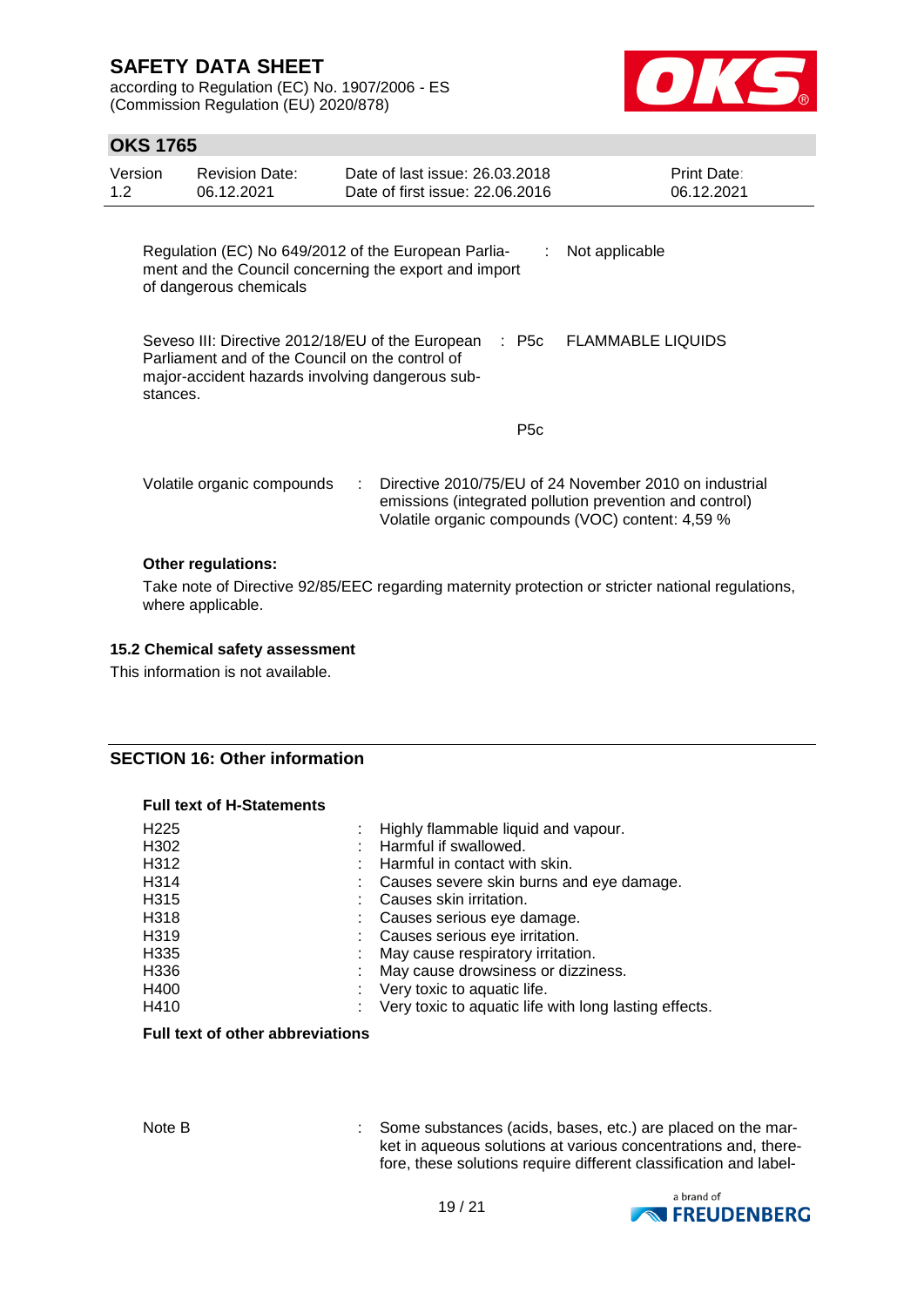according to Regulation (EC) No. 1907/2006 - ES (Commission Regulation (EU) 2020/878)



### **OKS 1765**

| Version<br>1.2 | <b>Revision Date:</b><br>06.12.2021                                         | Date of last issue: 26,03,2018<br>Date of first issue: 22.06.2016                                                                                                                                                                                                                                                                                                                               | Print Date:<br>06.12.2021 |
|----------------|-----------------------------------------------------------------------------|-------------------------------------------------------------------------------------------------------------------------------------------------------------------------------------------------------------------------------------------------------------------------------------------------------------------------------------------------------------------------------------------------|---------------------------|
|                |                                                                             | ling since the hazards vary at different concentrations. In Part<br>3 entries with Note B have a general designation of the follow-<br>ing type: "nitric acid %". In this case the supplier must state<br>the percentage concentration of the solution on the label. Un-<br>less otherwise stated, it is assumed that the percentage con-<br>centration is calculated on a weight/weight basis. |                           |
|                | 2000/39/EC                                                                  | Europe. Commission Directive 2000/39/EC establishing a first<br>list of indicative occupational exposure limit values                                                                                                                                                                                                                                                                           |                           |
| <b>ES VLA</b>  |                                                                             | Spain. Environmental Limits for exposure to Chemical agents<br>- Table 1: Occupational Exposure Values                                                                                                                                                                                                                                                                                          |                           |
| ES VLB         |                                                                             | Occupational Exposure Limits for Chemical Agents in Spain -<br><b>Biological Exposure Values</b>                                                                                                                                                                                                                                                                                                |                           |
|                | 2000/39/EC / TWA<br>2000/39/EC / STEL<br>ES VLA / VLA-ED<br>ES VLA / VLA-EC | Limit Value - eight hours<br>Short term exposure limit<br>Environmental Daily Limit Value<br><b>Environmental Short Term Value</b>                                                                                                                                                                                                                                                              |                           |

ADN - European Agreement concerning the International Carriage of Dangerous Goods by Inland Waterways; ADR - European Agreement concerning the International Carriage of Dangerous Goods by Road; AIIC - Australian Inventory of Industrial Chemicals; ASTM - American Society for the Testing of Materials; bw - Body weight; CLP - Classification Labelling Packaging Regulation; Regulation (EC) No 1272/2008; CMR - Carcinogen, Mutagen or Reproductive Toxicant; DIN - Standard of the German Institute for Standardisation; DSL - Domestic Substances List (Canada); ECHA - European Chemicals Agency; EC-Number - European Community number; ECx - Concentration associated with x% response; ELx - Loading rate associated with x% response; EmS - Emergency Schedule; ENCS - Existing and New Chemical Substances (Japan); ErCx - Concentration associated with x% growth rate response; GHS - Globally Harmonized System; GLP - Good Laboratory Practice; IARC - International Agency for Research on Cancer; IATA - International Air Transport Association; IBC - International Code for the Construction and Equipment of Ships carrying Dangerous Chemicals in Bulk; IC50 - Half maximal inhibitory concentration; ICAO - International Civil Aviation Organization; IECSC - Inventory of Existing Chemical Substances in China; IMDG - International Maritime Dangerous Goods; IMO - International Maritime Organization; ISHL - Industrial Safety and Health Law (Japan); ISO - International Organisation for Standardization; KECI - Korea Existing Chemicals Inventory; LC50 - Lethal Concentration to 50 % of a test population; LD50 - Lethal Dose to 50% of a test population (Median Lethal Dose); MARPOL - International Convention for the Prevention of Pollution from Ships; n.o.s. - Not Otherwise Specified; NO(A)EC - No Observed (Adverse) Effect Concentration; NO(A)EL - No Observed (Adverse) Effect Level; NOELR - No Observable Effect Loading Rate; NZIoC - New Zealand Inventory of Chemicals; OECD - Organization for Economic Co-operation and Development; OPPTS - Office of Chemical Safety and Pollution Prevention; PBT - Persistent, Bioaccumulative and Toxic substance; PICCS - Philippines Inventory of Chemicals and Chemical Substances; (Q)SAR - (Quantitative) Structure Activity Relationship; REACH - Regulation (EC) No 1907/2006 of the European Parliament and of the Council concerning the Registration, Evaluation, Authorisation and Restriction of Chemicals; RID - Regulations concerning the International Carriage of Dangerous Goods by Rail; SADT - Self-Accelerating Decomposition Temperature; SDS - Safety Data Sheet; SVHC - Substance of Very High Concern; TCSI - Taiwan Chemical Substance Inventory; TRGS - Technical Rule for Hazardous Substances; TSCA - Toxic Substances Control Act (United States); UN - United Nations; vPvB - Very Persistent and Very Bioaccumulative

# **Further information**

#### **Classification of the mixture: Classification procedure:**

Flam. Liq. 3 **H226** H226 Based on product data or assessment